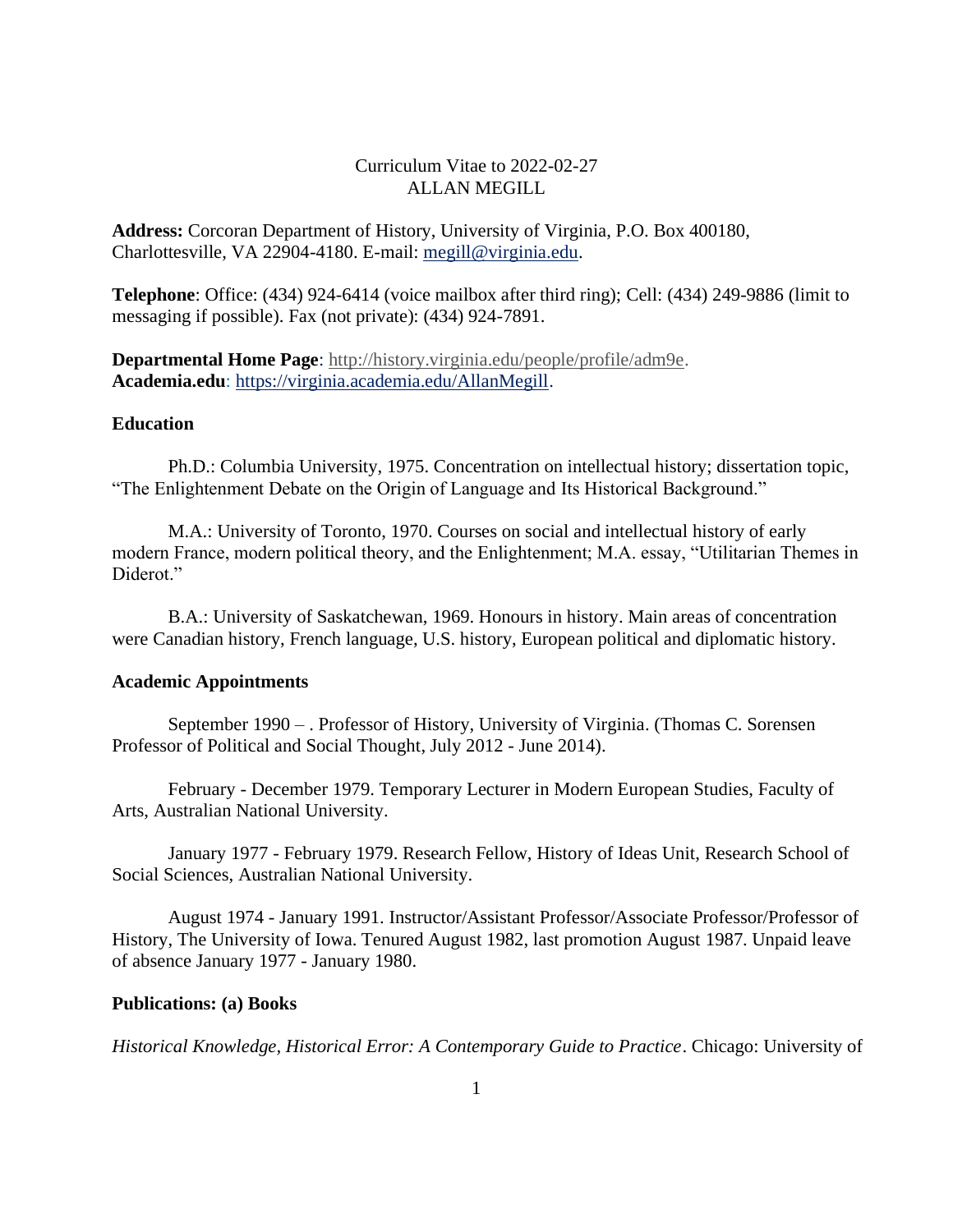Chicago Press, February 2007. ISBNs: cloth: 0-226-51829-9 (cloth), [UPC] 978-0-226-51829-9. Paper: 0-226-51830-2, [UPC] 978-0-226-51830-5. 304 pp.

Russian version, translated by Marina Kukartseva, V. S. Timonin, and V. E. Kashaev, with an introduction by Marina Kukartseva, *Историческая Эпистемология* [Istoricheskaya epistemologia] [Historical Epistemology] (Moscow: Kanon+ [publisher to the Institute of Philosophy of the Russian Academy of Sciences], June, 2007). Publication grant from the Russian State Foundation for the Humanities, March 2006. ISBN 978-5-88373-150-0.

Chinese version, translated by Hongxia Huang and Han Zhao, entitled 历史知识、历史谬 误:当代史学实践导论 [Lìshǐ zhīshì, lìshǐ miùwù: Dāngdài shǐxué shíjiàn dǎolùn] (Beijing: Peking University Press, 2019). Published in the series "Ideas of History," edited by Xin Chen and Jörn Rüsen. The book was launched on April 9, 2019 at Shanghai in the Guangqi International Center for Scholars of Shanghai Normal University. ISBN 978-7-301- 3030-6. Includes a brief "Preface to the Chinese Edition."

*Karl Marx: The Burden of Reason (Why Marx Rejected Politics and the Market)*. Lanham, MD: Rowman & Littlefield, 2002, pp.  $xxv + 367$ .

Russian translation: *Карл Маркс: Бремя Разума*, trans. Marina Kukartseva (Moscow: Kanon+, 2011, ISBN: 978-5-88373-254-2). (Note: this is a condensed and slightly updated version of the original 180,000-word English-language book [condensation by am] It is about half the length of the original version.)

Chinese translation, translated by Prof. Xupeng Zhang, entitled 理性的负担马克思为什么

拒绝政治和**市场** [Lǐxìng de fùdān mǎkèsī wèishéme jùjué zhèngzhì hé fú chǎng], forthcoming in late 2020 from Commercial Press, Beijing. This is an improved and slightly expanded version of the condensed version published in Russian in 2011, running to about half the original version's ca. 180,000 words. **[**As of March 19, 2020, the translator had the page-proofs in hand and was re-reading the text. (See Publications: (e), indicating the short "Preface for Chinese Readers" added to the text of the book.) Still awaiting publication in 2022, although royalties for the Chinese edition were received in fall 2021.**]**

*Prophets of Extremity: Nietzsche, Heidegger, Foucault, Derrida*. Berkeley and Los Angeles: University of California Press, 1985, pp. xxiii + 399 (paperback edition, May 1987).

Turkish translation: *Aşırılığın Peygamberi: Nietzsche, Heidegger, Foucault, Derrida*, transl. Tuncay Birkan (Ankara: Bilim ve Sanat, 1998 [ISBN 975-7298-32-8]). New edition Ankara: Ayraç Publishing House, Jan. 2009 (9789944732147). Third edition: Istanbul: Idefix, 2012. (9786050201697). Fourth edition: Istanbul: Metis, July 2021.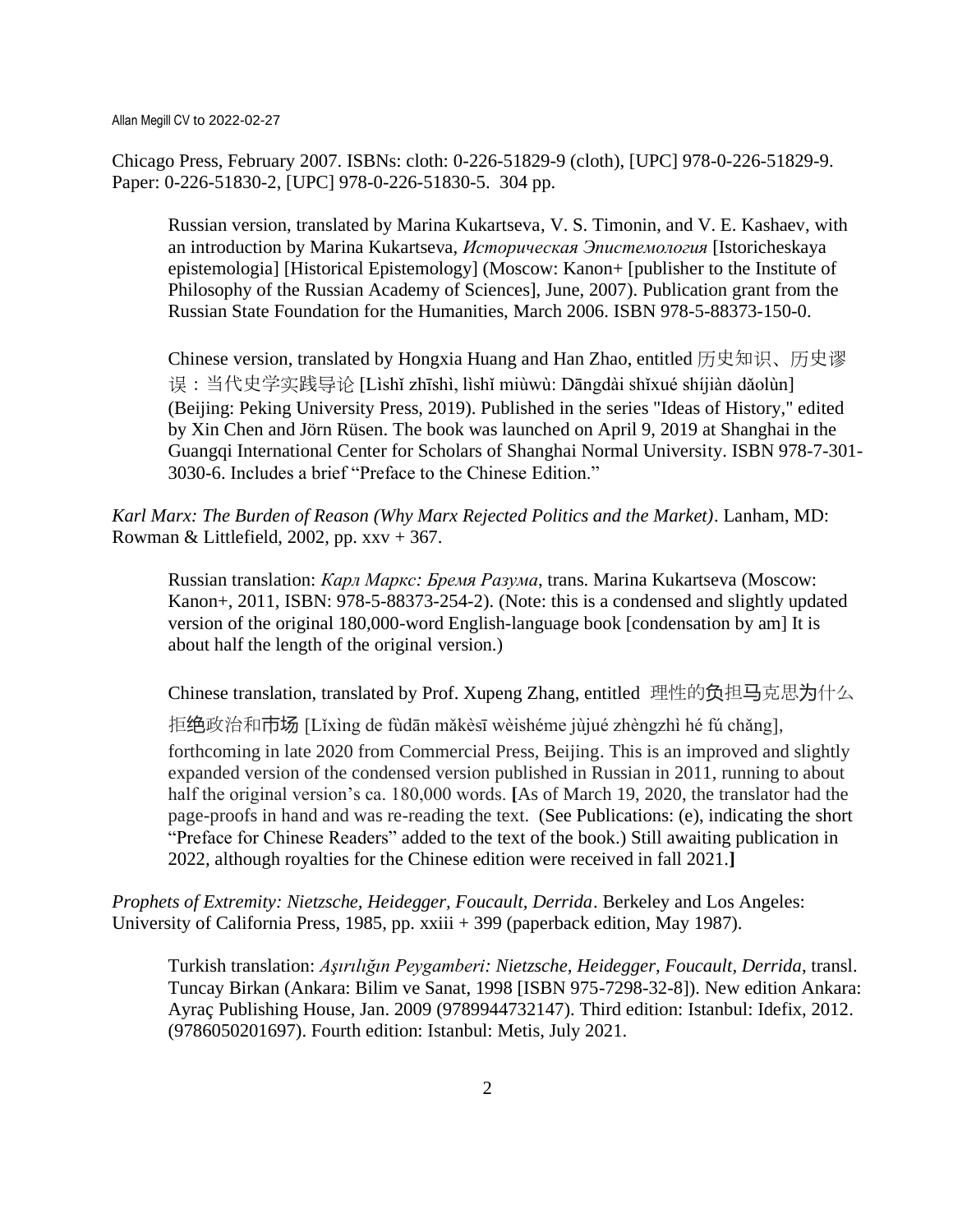#### **Publications: (b) Books (edited)**

*Rethinking Objectivity* (Durham., N.C.: Duke University Press, June 1994 [hardcover and paperback eds.]), pp. ix  $+342$ . This is a corrected reprinting (with an added index and list of contributors) of the articles in the *Annals of Scholarship* collection, noted below.

## **Publications: (c) Books (co-edited)**

John S. Nelson, Allan Megill, and Donald N. McCloskey, eds., *The Rhetoric of the Human Sciences: Language and Argument in Scholarship and Public Affairs*. Madison: University of Wisconsin Press, 1987, pp. viii + 445 (paperback edition, January 1991).

Korean translation: Seoul: Korea University Press, 2003, x + 600 (ISBN 89-7641-495- 01/89-7641-428-4).

### **Publications: (d) Collections (edited)**

Allan Megill, ed., "Rethinking Objectivity, I and II," *Annals of Scholarship* 8, nos. 3-4 (1991), and 9, nos. 1-2 (1992), 415 pp. Articles reprinted, above.

## **Publications: (e) Introductions, Forewords, or Afterwords to Books or Collections**

Foreword to the paperback edition of Tyson Retz, *Empathy and History:Historical Understanding in Re-enactment, Hermeneutics and Education* (Oxford: Berghahn, 2018), forthcoming in 2022, 1,000 wds.

Preface for Chinese Readers, written for the Chinese-language condensed version of *Karl Marx: The Burden of Reason* (forthcoming from Commercial Press, Beijing, in late 2020), ca. 2,900 words). [proofs being corrected as of March 19, 2020; still awaiting publication in early 2022.].

"Introdução: Teorias da História ca. 1870-1940: Objetividade e antinomias em um tempo de crise existencial [Introduction: Theories of History ca. 1870-1940: Objectivity and the Antinomies of History in a Time of Existential Crisis]," trans. from English to Portuguese by Sérgio Campos Gonçalvos, in Jurandir Malerba, ed., *Lições de história: Da história científica à crise da razão metódica no limiar do século XX* (Porto Alegre: EDIPUCRS, 2013 [ISBN 978 85 397 0320 3]), 11- 37.

"Epilogue" to *Oxford History of Historical Writing,* vol. 5 (5 vols.; Oxford: Oxford University Press, 2011), 5: 678-88.

"Послесловие к русскому изданию" [Afterword to the Russian edition], Ewa Domanska, ed., *Философия истории после постмодернизма*, trans. M. Kukartseva (Moscow: Kanon+, 2009), 390-97.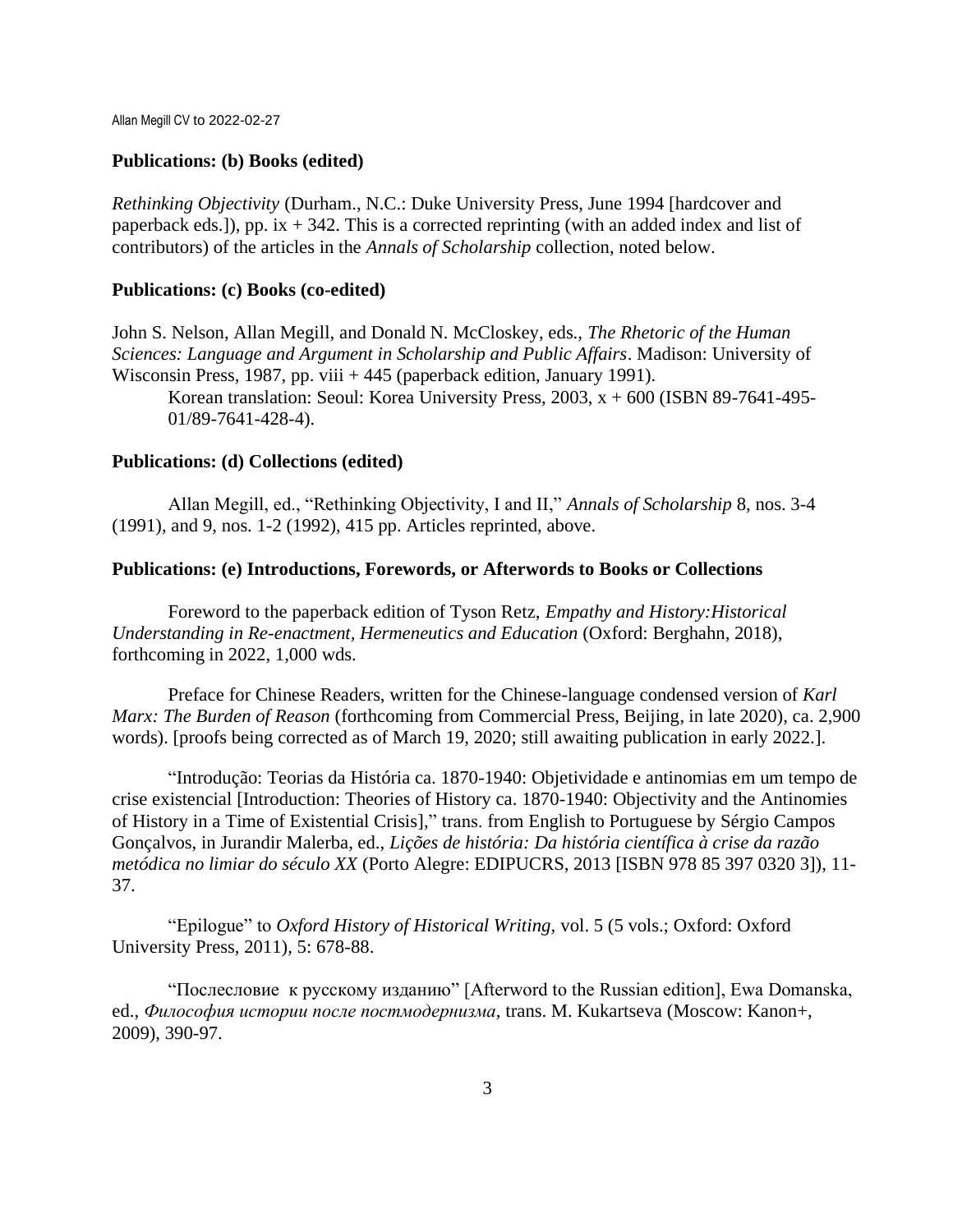"Introduction," in Ewa Domanska, ed., *Encounters: Philosophy of History after Postmodernism* (Charlottesville: University Press of Virginia, 1998), 1-11. Reprinted in the Chinese translation of Domanska's book (Beijing: Peking University Press, 2008), 1-14.

"Four Senses of Objectivity," *Annals of Scholarship* 8 (1991): 301-20. Reprinted in Allan Megill, ed., *Rethinking Objectivity*, 1-20.

## **Publications: (f) Introductions (co-authored) to Books or Collections**

Donald N. McCloskey, Allan Megill, and John S. Nelson, "Rhetoric of Inquiry" (Introduction to volume), in Nelson, Megill, and McCloskey, eds., *The Rhetoric of the Human Sciences*, 3-18.

Chinese translation in "The Rhetoric of Social Sciences" (Shanghai: Sanlian, 2000 [ISBN 7108-01339-8]), 7-32.

Turkish translation, "Araştırma Retoriği," in *Retorik, Hermeneutik ve Sosyal Bilimler: nsan Bilimlerinde Retoriğe Dönüş*, trans. and ed. Hüsamettin Arslan (Istanbul: Paradigma, 2002), 153-69.

Korean translation in *The Rhetoric of the Human Sciences* (Seoul: Korea University Press, 2003), 1-24.

## **Publications: (g) Articles (and also, on occasion, chapters)**

"The Affective Dimension: What Theory of History Can Learn from Popular History," 11,600 words, chapter 6 in *Philosophy of History: Twenty-First-Century Perspectives*, ed. Jouni-Matti Kuukkanen (London: Bloomsbury Academic, Nov. 12, 2020), pp. 101–125, 241–244 [cited works data at 257–284], [https://www.bloomsbury.com/us/philosophy-of-history-9781350111844/.](https://www.bloomsbury.com/us/philosophy-of-history-9781350111844/)

"History's Unresolving Tensions: Reality and Implications," *Rethinking History: A Journal of Theory and Practice* 23.3 (June 2019): 279–303, [https://doi.org/10.1080/13642529.2019.1625544.](https://doi.org/10.1080/13642529.2019.1625544)

"Theological Presuppositions of the Evolutionary Epic: From Robert Chambers to E. O. Wilson," *Studies in History and Philosophy of Science*, Part C: *Studies in History and Philosophy of Biological and Biomedical Sciences*, Volume 58, Pages 1-122 (August 2016), Special Issue: *Replaying the Tape of Life: Evolution and Historical Explanation*, ed. Peter Harrison and Ian Hesketh*,* at pp. 24-32. Crossref DOI link for article: [https://doi.org/10.1016/j.shpsc.2015.12.005.](https://doi.org/10.1016/j.shpsc.2015.12.005) URL for entire issue: [http://www.sciencedirect.com/science/journal/13698486/58/supp/C.](http://www.sciencedirect.com/science/journal/13698486/58/supp/C)

"'Big History' Old and New: Presuppositions, Limits, Alternatives," *Journal of the Philosophy of History* 9.2 (2015): 306–326 [in a Special Issue on "The Aesthetics of Scale," ed. Ian Hesketh and Knox Peden].

A Chinese translation, by Zuocheng Zhang, has appeared in the journal *Northern Forum*  [Harbin Normal University, Harbin 150080, China]: 阿兰· 梅吉尔著, 《新旧"大历史"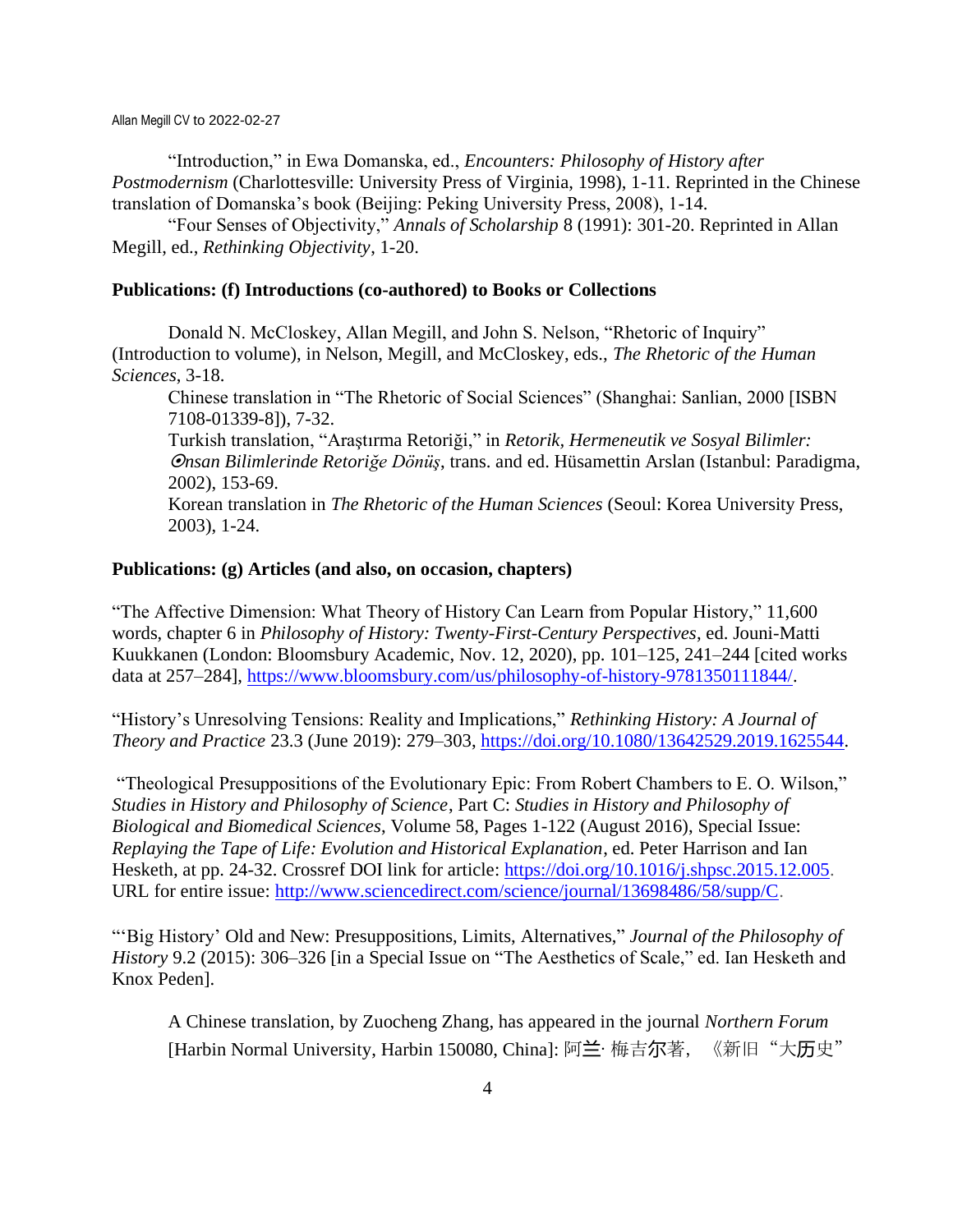:前提假设、范围与可能性》,张作成译,《北方**论丛**》2016年第6期,第1-10**页**.

"Five Questions on Intellectual History," *Rethinking History* 15: 4 (December 2011), 489-510.

A Russian translation appeared as "Пять вопросов по интеллектуальной истории," trans. О. V. Vorobyeva, in the journal Диалог со временем: Альманах интеллектуальной истории (Dialogue with Time: Intellectual History Review) (Moscow, Russian Academy of Sciences), no. 38 (March 2012): 54-81, available at [http://roii.ru/dialogue/38/roii-dialogue-](http://roii.ru/dialogue/38/roii-dialogue-38_3.pdf)[38\\_3.pdf.](http://roii.ru/dialogue/38/roii-dialogue-38_3.pdf)

A Polish translation appears as "Pieć pytan o historie intelektualna," trans. Jakub Muchowski, *Historyka: Studies in Methodology*, vol. 43 (2013): 85-102 [actual publication June 2014]. [*Historyka* is the oldest Polish journal on theory of history/history of historiography. It has the optimum ranking, 8, in the national journal ranking system in Poland (see *[http://www.nauka.gov.pl/lista-czasopism-punktowanych](http://www.nauka.gov.pl/lista-czasopism-punktowanych))*).]

A shorter variant of this item, roughly half-length, appears as an otherwise untitled chapter headed by my name in F. Stjernfelt, M. H. Jeppesen, and M. Thorup, eds., *Intellectual History: 5 Questions* (Copenhagen: Automatic Press/VIP, 2013), 107-19.

"Границы и Национальное Государство: Предварительые Заметки [Borders and the Nation-State: A Preliminary Communication]," *Диалог со временем: альманах интеллектуальной истории* [*Dialogue with Time: Intellectual History Review*] (Moscow), no. 30 (2010): 43-58.

A slightly longer variant of this paper, transl. Xupeng Zhang, appeared in *Shandong Social Sciences Journal* (ISSN 1003-4145/CN37 – 1053/C), 2009, no. 12 (general no. 172): 19-26.

"What Role Should Theory Play in Historical Research and Writing," published in Russian as "Роль Теории в историческом исследовании и историописании," trans. О. V. Vorobyeva, in L. P. Repina, ed., *Историческая наука сегодня: Теории, Методы, Перспективы* (The Science of History Today: Theories, Methods, Perspectives) (Москва: Издательство ЛКИ, 2011), 24-40.

Translated into Chinese by Xupeng Zhang as "理论在历史实践中的作用 [The Role of Theory in Historical Practice; Lǐlùn zài lìshǐ shíjiàn zhōng de zuòyòng]," *Historiography Bimonthly* [Beijing: Dept. of World History, CASS], 2021, no 6 (December), 4-11.

"Старый вопрос, поставленный вновь: существует ли моральный прогресс в истории? [An Old Question Raised Anew: Is there Moral Progress in History]," trans. N. Motroshilova and M. Kukartseva, in *Международная конференция, посвященная 200-летию выхода в свет Феноменологии духа Г .В Ф. Гегеля*: *Сборник докладов и материалов под ред Н. Мотрошиловой* [*International Conference marking the 200th Anniversary of the Publication of G. W. F. Hegel's Phenomenology of Spirit*, ed. N Motroshilova](Moscow: Kanon+, for Institute of Philosophy, Russian Academy of Sciences, 2010), 645-68. (This is a variant of the item listed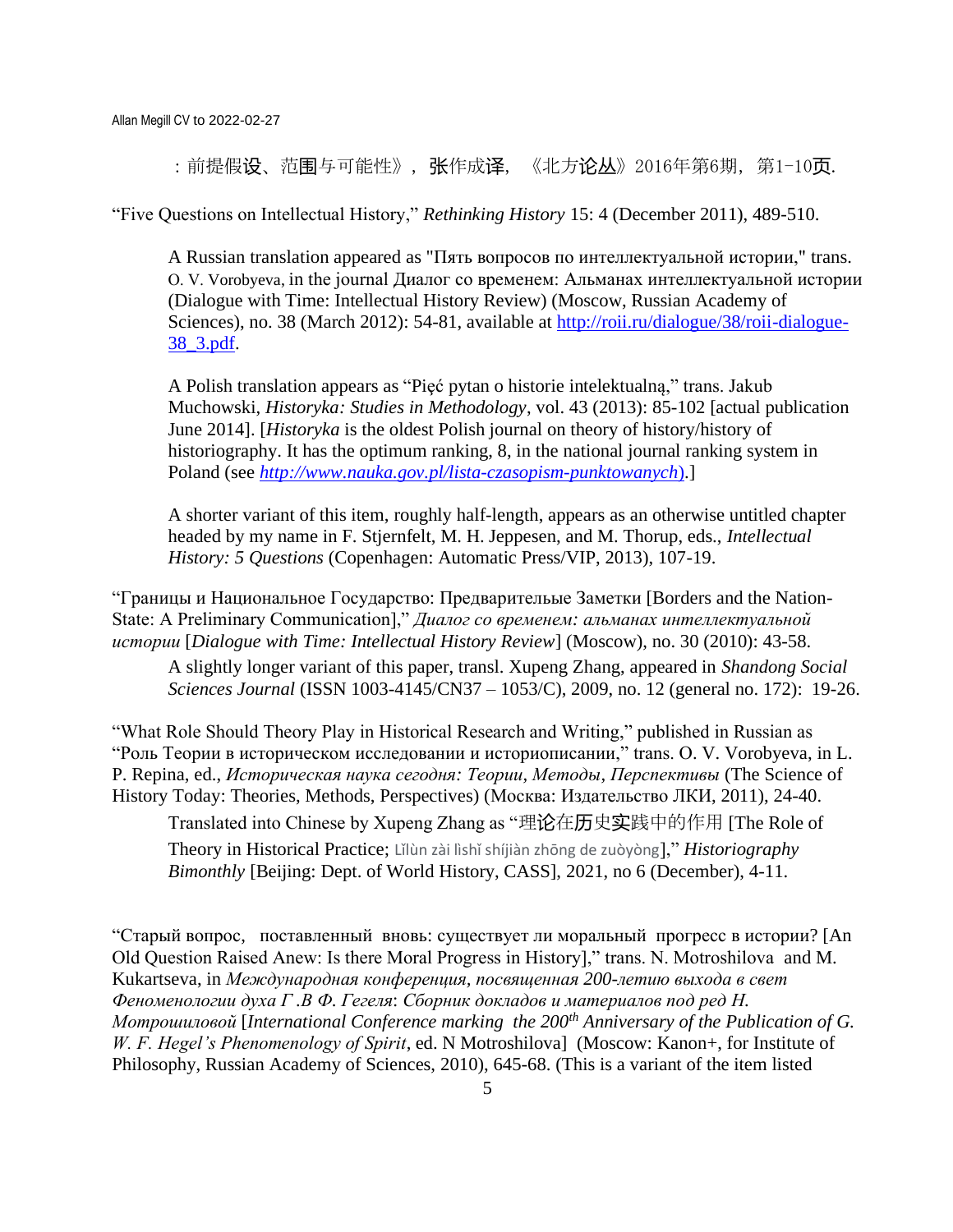below.)

"Is There Moral Progress in History? An Old Kantian Question Raised Yet Again," in Don Yerxa, ed., *British Abolitionism and the Question of Moral Progress* (Columbia: University of South Carolina Press, 2012), 154-62.

"The Needed Centrality of Regional History," *Ideas in History* 4, 2 (2009) [Oslo: Nordic Society for the History of Ideas): 11-37].

阿兰·梅吉尔:《区域历史与历史撰写的未来》,肖超译,《学术研究》2009年第8, 第89—100页。("Regional History and the Future of Historical Writing," trans. Xiao Chao, *Academic Research* [Xueshu Yanjiu (ISSN1000-7326/CN44-1070)], 2009, no. 8: 89-100 [variant of the English-language version].)

"The Rhetorical Dialectic of Hayden White," in Frank Ankersmit, Ewa Domanska, and Hans Kellner, eds., *Re-Figuring Hayden White* (Stanford: Stanford University Press, 2009), 190-215.

"What is Distinctive about Modern Historiography?," in *The Many Faces of Clio: Cross-Cultural Approaches to Historiography. Essays in Honor of Georg G. Iggers*, ed. Q. Edward Wang and Franz L. Fillafer (New York: Berghahn, 2007), 28-41.

"History-Writing and Moral Judgment: A Note on Chapter Seven of Agnes Heller's *A Theory of History* (1982)," in Janos Boros and Mihaly Vajda, eds., *Ethics and Heritage: Essays on the Philosophy of Ágnes Heller* (Pécs, Hungary: Brambauer, 2007), 87-104.

"Popper and Marx as *frères ennemis*," in *Karl Popper: A Centenary Assessment*, ed. Ian Jarvie, Karl Milford, and David Miller, vol. III, *Science: Logic, Mathematics, Physics, Biology, Social Science* (Aldershot, England: Ashgate, 2006): 227-39.

"History with Memory, History without Memory," in a Chinese translation by Han Zhao, *Academic Research* [Xueshu Yanjiu (ISSN1000-7326/CN44-1070)] no. 8 (2005): 84-95 (an edited version of chapter 1 of *Historical Knowledge,Historical Error*).

Russian translation by Marina Kukartseva, "История и память: за и против," *Философия и ОбЩество* [*Philosophy and Society*] 2005, no. 2 (April): 132-65 (a full version of chapter 1 of *Historical Knowledge, Historical Error*).

"Coherence and Incoherence in Historical Studies: From the *Annales* School to the New Cultural History," *New Literary History* 35 (2004): 207-31. version of chapter 10 of *Historical Knowledge,Historical Error*).

Chinese translation by Han Zhao, published in two parts in *Academic Monthly* [Chinese periodical], November 2005, 79-87, and December 2005, 93-100.

"Some Aspects of the Ethics of History-Writing: Reflections on Edith Wyschogrod's *An Ethics of*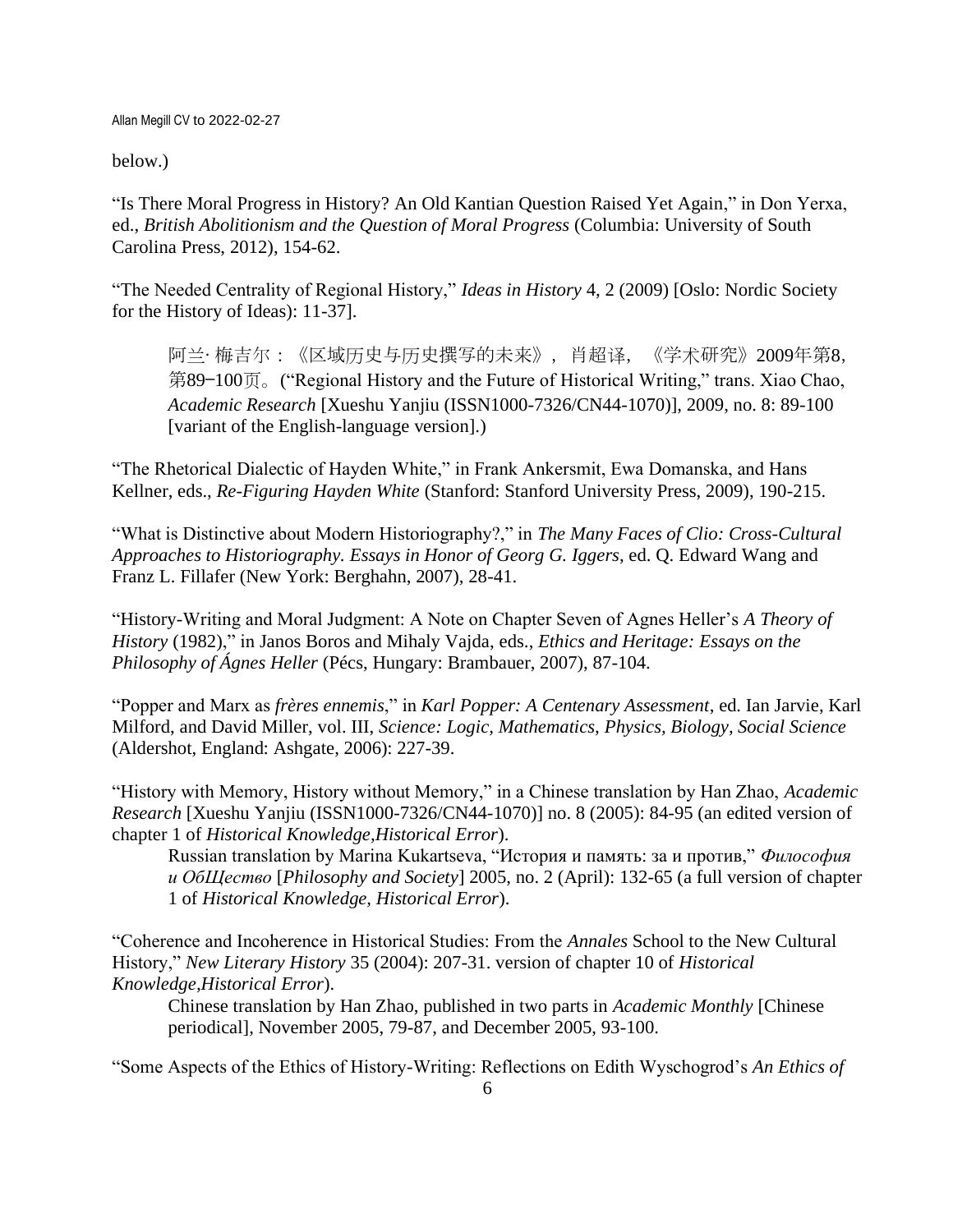*Remembering*," in *The Ethics of History*, ed. David Carr, Thomas R. Flynn and Rudolf A. Makkreel (Evanston: Northwestern University Press, 2004), 45-75.

"Does Narrative Have a Cognitive Value of Its Own?," in Horst Walter Blanke, Friedrich Jaeger, and Thomas Sandkühler, eds., *Dimensionen der Historik: Geschichtstheorie, Wissenschaftsgeschichte und Geschichtskultur heute: Jörn Rüsen zum 60. Geburtstag* (Köln: Böhlau, 1998), 41-52.

"History, Memory, Identity," *History of the Human Sciences* 11: 3 (1998): 37-62 (in revised form this became chapter 2 of *Historical Knowledge, Historical Error*).

A condensed version published in Jefffrey K. Olick, Vered Vinitsky-Seroussi, and Daniel Levy, eds., *The Collective Memory Reader* (New York: Oxford University Press, 2011). 193-97.

Condensed version translated and reprinted as Мегилл А. История, память, подлинность // Историческая память и диалог культур: сборник материалов Международной молодежной научной школы: в 3 т. - Т.1. - Казань, 2013. - С.55-61

An extract, entitled "Memory and Historical Understanding," trans. Xupeng Zhang (title in Chinese "记忆与历史理解" [Jiyi yu lishi lijie], *Historiography Quarterly* (journal title in Chinese 史学理论研究, [Shixue lilun yanjiu]), Issue 4 (2012), pp. 4-9, from the chapter two "History, Memory, Identity" of *Historical Knowledge, Historical Errors*.

Extract noted above was reprinted in *Replicated Journals in History of Renmin University of China* (journal title in Chinese 人大复印报刊资料·历史学 [Renda baokan fuyin ziliao lishixue]), Issue 11 (2012), pp. 17-20. ["*Replicated Journals*" is a kind of academic *Reader's Digest* that reprints articles drawn from various academic field in the humanities and social sciences, such as history, literature, politics, and economics].

"Über die Grenzen einer gewissen Art von Sozialtheorie: Marx, der Rationalismus und der Markt," trans. Klaus-Michael Kodalle, in Klaus Dicke and Klaus-Michael Kodalle, eds., *Republik und Weltbürgerrecht. Kantische Anregungen zur Theorie politischer Ordnung nach dem Ende des Ost-West-Konflikts* (Köln: Böhlau, 1998), 363-98.

"'Grand Narrative' and the Discipline of History," in Frank Ankersmit and Hans Kellner, eds., *A New Philosophy of History* (Chicago: University of Chicago Press, 1995), 151-73, 263-71. Russian translation by Prof. Marina Kukartseva, " «Великий нарратив» и историческая дисциплина," in *Monstera [Монстера]*: *(Философские проблемы социалъноґуманитарного знания)* no. 4 (ISBN 5-94099-025-8), ed. M. Kukartseva (Moscow: МГТУ « МАМИ», 2004): 22-55.

Belarusian translation by Mikhola Ramanousky, "Вялікі наратыў" і гістарычная навука,"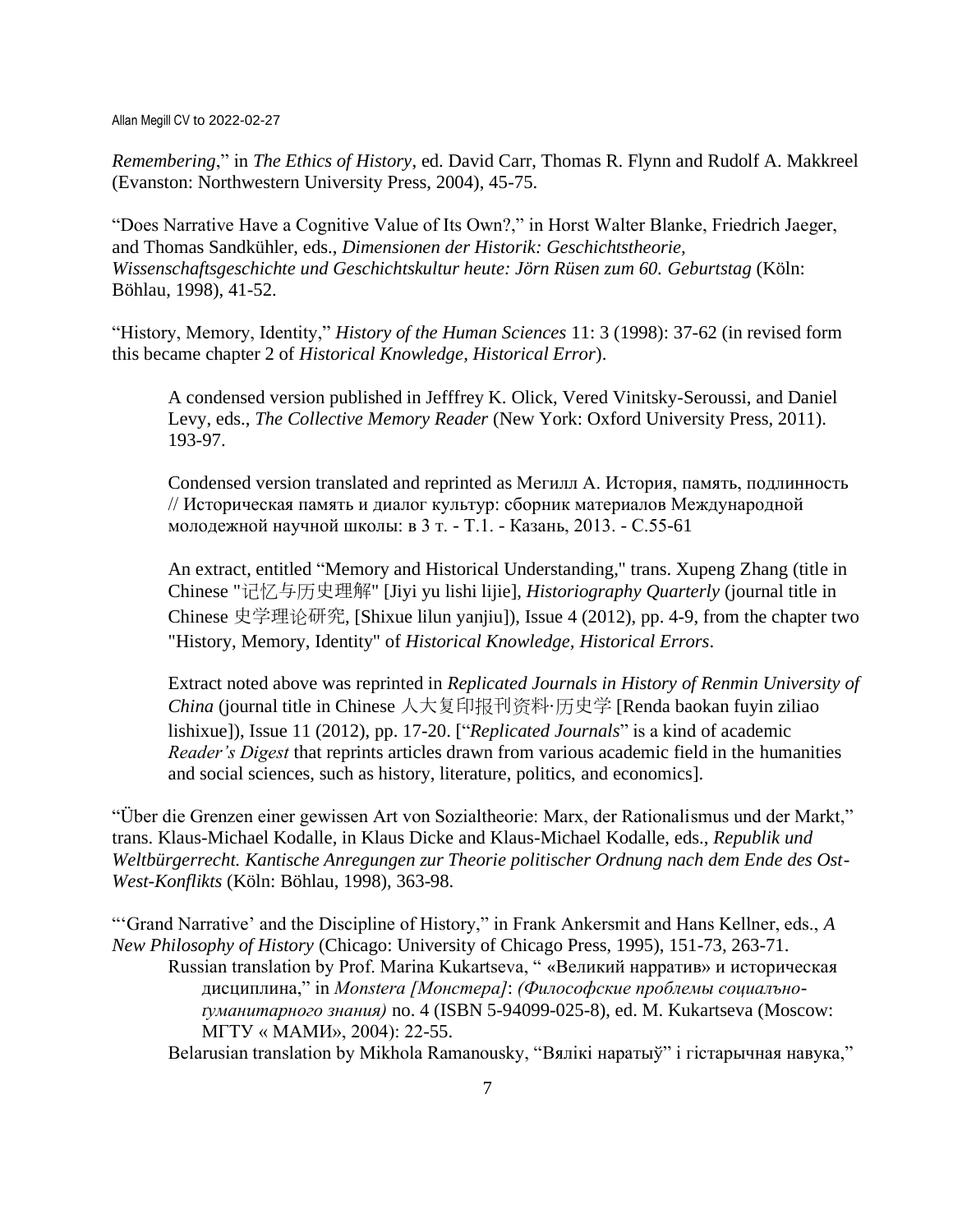in *БЕЛАРУСКІ ГІСТАРЫЧНЫ АГЛЯ* [*Belarusian Historical Review*]*,* Vol*.* 11, Fascicle 1-2 (20-21) (December 2004): 263-303 (also on the Web at <http://txt.knihi.com/bha/11/bha11idx.htm> (accessed Nov. 2005). Chinese translation by Renzhi Li, in *Postmodern Historiography Theories Reader*, ed. Peng

Gang (Beijing: Peking University Press, 2016, ISBN 978-7-301-27333-3), 000–000.

"Jörn Rüsen's Theory of Historiography between Modernism and Rhetoric of Inquiry," *History and Theory*, 33 (1994): 39-60.

"What does the Term 'Postmodern' Mean?," *Annals of Scholarship* 6 (1989), 129-51.

"Recounting the Past: 'Description,' Explanation, and Narrative in Historiography," *American Historical Review* 94 (1989), 627-53 (attacked by R. Jacoby, *American Historical Review* 97:2 [April 1992], 422-24; for a response, see "Publications" sect. [1] below); appears in Megill, *Historical Knowledge, Historical Error* in a significantly revised form].

Spanish translation: "Relatando el pasado: 'Descripción,' Explicación y Narrativa en la Historiografía," *Historia Social* (Valencia, Spain), no. 16 (primavera-verano 1993): 71-96.

"The Reception of Foucault by Historians," *Journal of the History of Ideas* 48 (1987), 117-41.

"Martin Heidegger and the Metapolitics of Crisis" in John S. Nelson, ed., *What Should Political Theory Be Now?* (Albany: State University of New York Press, 1983), 264-304.

"Vico and Marx after Nietzsche" in Giorgio Tagliacozzo, ed., *Vico and Marx: Affinities and Contrasts* (Atlantic Highlands, N.J.: Humanities Press, 1983), 388-400.

"Nietzsche as Aestheticist," *Philosophy and Literature* 5 (1981), 204-25.

"Foucault, Structuralism, and the Ends of History," *Journal of Modern History* 51 (1979), 451-503.

"Aesthetic Theory and Historical Consciousness in the Eighteenth Century," *History and Theory* 17 (1978), 29-62.

"Theory and Experience in Adam Smith," *Journal of the History of Ideas* 36 (1975), 79-94.

"J. S. Mill's Religion of Humanity and the Second Justification for the Writing of *On Liberty*," *Journal of Politics* 34 (1972), 612-29.

Reprinted in *Mill and the Moral Character of Liberalism*, ed. Eldon J. Eisenach (University Park: Pennsylvania State University Press, 1998), 301-16.. Also reprinted in *J. S. Mill's Social and Political Thought: Critical Assessments*, ed. G. W. Smith (4 vols.; London: Routledge, 1998), vol. 2, *Freedom*: 388-401.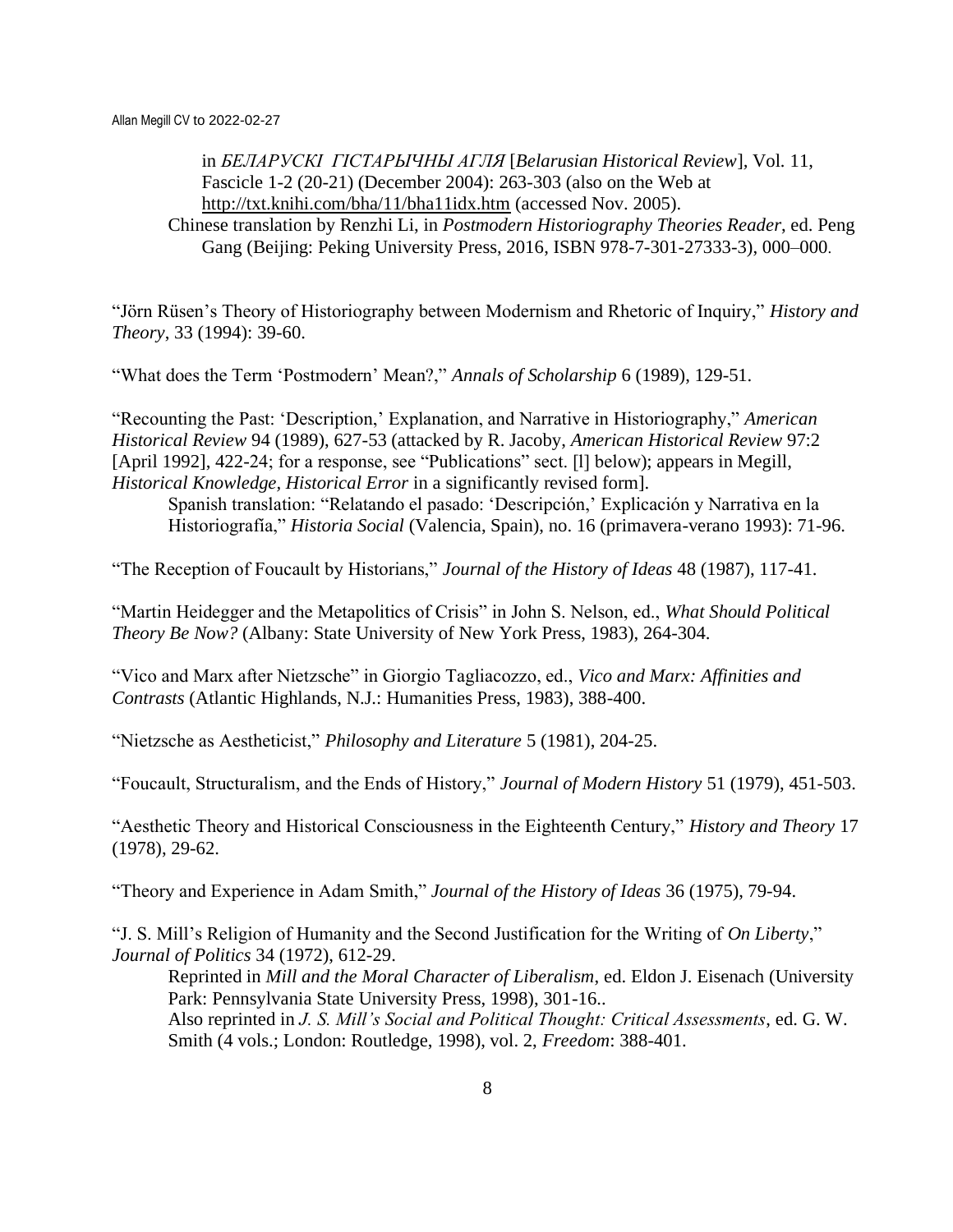### **Publications: (h) Articles (co-authored)**

Allan Megill and Xupeng Zhang, "Questions on the History of Ideas and Its Neighbours," *Rethinking History* 17: 3 (Sept. 2013): 333-53), http://dx.doi.org/10.1080/13642529.2013.774720.

Chinese version: Allan Megill and Xupeng Zhang, "What is the History of Ideas? A Conversation with Professor Allan Megill"; Chinese title and publication data: "什么是观念 史?——对话弗吉尼亚大学历史系阿兰·梅吉尔教授,"*Historiography Quarterly* (Chinese Academy of Social Sciences, Beijing) [journal title in Chinese: 史学理论研究 [ Shixue lilun yanjiu], Issue 2, 2012, pp. 108-119.

Excerpt from this article published in *Chinese Social Science Digest*, Issue 9, 2012, pp. 71- 72.

Marina Kukartseva and Allan Megill, "Философия истории и историология: грани совпадения" [Philosophy of History and Philosophy of Historical Writing: Aspects of a Convergence]," *История и Современность* [History and Modernity] No. 2 (Sept. 2006): 24-46. [Some material in this paper is adapted from "Historiology/Philosophy of Historical Writing," under (k), below.]

Allan Megill and Donald N. McCloskey, "The Rhetoric of History," in Nelson, Megill, and McCloskey, eds., *The Rhetoric of the Human Sciences*, 221-38. Book available in Korean, 2003.

John S. Nelson and Allan Megill, "Rhetoric of Inquiry: Projects and Prospects," *Quarterly Journal of Speech* 72 (1986): 20-37.

John S. Nelson, Allan Megill, and D. N. McCloskey, "The Rhetoric of the Social Sciences," *Cultural and Social Studies*, Volume 2, tr. and ed. by Po-Keung Hui (Hong Kong, Oxford University Press, 1997) (adapted in Chinese) (Not seen by am; information from http://works.bepress.com/john\_nelson1/36/).

## **Publications (i) Review Articles**

Review article, "History, Theoreticism, and the Limits of 'the Postsecular'" (on Dominick LaCapra, *History and Its Limits*), *History and Theory* 52: 1 (February 2013): 110-29.

Chinese translation: 阿兰·梅吉尔: 《历史、理论主义与"后世俗"的限度》, 张文涛 译、张旭鹏校,《新史学》第十三辑,2014 年,第 98—117 页 [Allan Megill, "Lishi, lilun zhuyi yu 'hou shisu' de xiandu", trans. by Wentao Zhang, revised by Xupeng Zhang], *New History*, Vol. 13, 2014, pp. 98-117.

Review article, "Two Para-Historical Approaches to Atrocity" (on Jonathan Glover, *Humanity: A Moral History of the Twentieth Century*, and Erna Paris, *Long Shadows: Truth, Lies and History*), *History and Theory* 41:3 (December 2002): 104-23.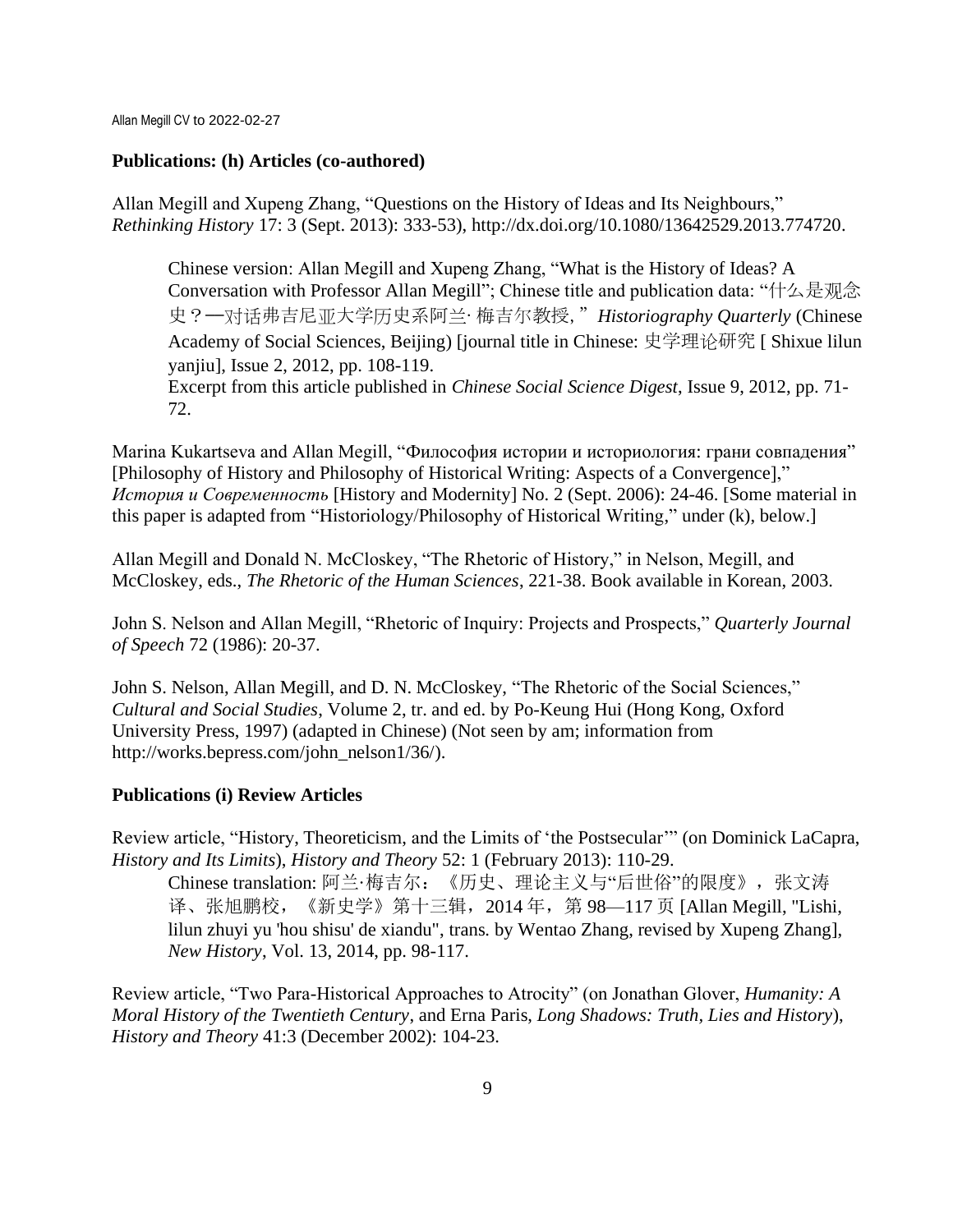Review article on Reed Way Dasenbrock, *Truth and Consequences: Intentions, Conventions, and the New Thematics*, *Clio: A Journal of Literature, History, and the Philosophy of History* 31: 2 (Winter 2002): 187-96.

Review article "Why was there a Crisis of Historicism?" (on Charles Bambach, *Heidegger, Dilthey, and the Crisis of Historicism*), *History and Theory* 36 (1997): 416-29.

Review article "Historicizing Nietzsche? Paradoxes and Lessons of a Hard Case," *Journal of Modern History* 68 (1996): 114-52.

Review article on Josef Chytry, *The Aesthetic State: A Quest in Modern German Thought*, *History and Theory* 30 (1991): 70-79.

Review article on Theodore Hamerow, *Reflections on History and Historians*, *History and Theory* 27 (1988), 94-106.

"The Identity of American Neo-Pragmatism; or, Why Vico Now?," *New Vico Studies* 5 (1987), 99- 116.

"Recent Writing on Michel Foucault," *Journal of Modern History* 56 (1984), 499-511.

# **Publications: (j) Review Articles (co-authored)**

Allan Megill and Jaeyoon Park, "Misrepresenting Marx: A Lesson in Historical Method," *History and Theory* 56, no. 2 (June 2017): 299–306, , [https://doi.org/10.1111/hith.12019.](https://doi.org/10.1111/hith.12019)

# **Publications: (k) Critical Discussions**

"History, Image, Hope" (Comments on Richard Eldridge, *Images of History: Kant, Benjamin, Freedom, and the Human Subject* [New York: Oxford University Press, 2016]), 6,300 words, in *Syndicate: A Living Network of Scholarship in the Humanities*, [https://syndicate.network/;](https://syndicate.network/) other contributions by Sebastian Truskolaski, Kristi Sweet, and Martin Shuster; responses by Eldridge, Dec. 2019, at [https://syndicate.network/symposia/philosophy/images-of-history/.](https://syndicate.network/symposia/philosophy/images-of-history/)

"On the Dual Character of Historical Thinking: Challenges for Teaching and Learning," chapter 10 in Christine Counsell, Katharine Burn, and Arthur Chapman, eds., *MasterClass in History Education: Transforming Teaching and Learning* (London: Bloomsbury, 2016, ISBN 9781472534873), 159-165.

Contribution to Marcin Moskalewicz, "The Old Nietzschean Question Raised Again: How much Past do we need for having a Healthy Life?" [with contributions by Frank Ankersmit, Sande Cohen, Jan van der Dussen, Allan Megill, and Jörn Rüsen], *Rethinking History: The Journal of Theory and*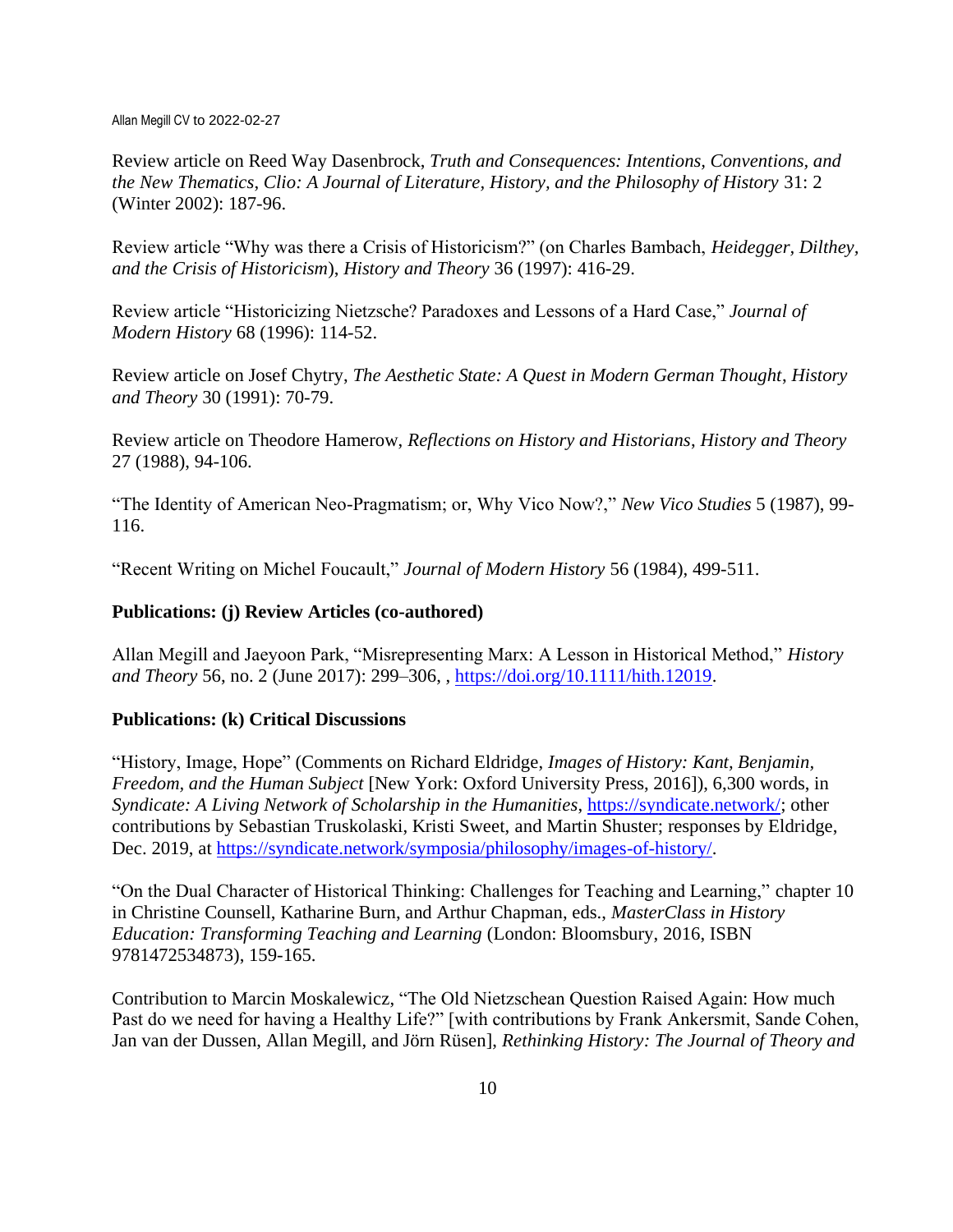*Practice* 18.4: 556–568, DOI: 10.1080/13642529.2014.893666 (my contribution amounts to about 1,300 words).

"О глобальной истории идей [For a Global History of Ideas]," trans. Olga Vorob'eva, *Диалог со временем: альманах интеллектуальной истории* (*Dialogue with Time: Intellectual History Review*) (Moscow: Institute of World History, Russian Academy of Sciences), no. 42 (March 2013): 5–22.

Review of *Manifestos for History*, ed. Keith Jenkins, Sue Morgan, and Alun Munslow (London: Routledge, 2007), *Historically Speaking* Vol. IX, no. 6 (July/August 2008): 25-26 (part of a "Review Forum" with other contributions by David Hollinger, Bruce Kuklick, John Zammito, and Mark Bevir).

"Некоторые размышления о проблеме истинностной оценки репрезентации прошлого; translation by Marina Kukartseva], *Эпистемология & философия науки* [*Журнал Института философии Российской Академии наук*] (*Epistemology and Philosophy of Science* [Journal of the Institute of Philosophy of the Russian Academy of Sciences]), Vol. 15, no. 1 (2008): 53-61. (part of a "Panel Discussion" with responses by A. L. Nikiforov, H. M. Smirnova, A. C. Shchabelov, S. P. Shchabelov, and M. A. Kukartseva); *Science* [Journal of the Institute of Philosophy of the Russian Academy of Sciences]), Vol. 15, no. 1 (2008): 53-61, reprinted in М. Кукартсева, ред., *Способы постижения проплого: Методология и теория исторической науки* (Moscow: Канон+, 2011), 117-28.

"Historical Representation, Identity, Allegiance," chapter 1 in Stefan Berger, Linas Eriksonas, and Andrew Mycock, eds., *Narrating the Nation: Representations in History, Media and the Arts*  (Oxford and New York: Berghahn Books, 2008), 19-34.

"Globalization and the History of Ideas," *Journal of the History of Ideas* 66 (2005): 179-87. Russian translation by Prof. Lorina Repina, "Глобализация и история идей," *Диалог со временем: альманах интеллектуальной истории* (*Dialogue with Time: Intellectual History Review*) 14 (2005): 11-20.

Chinese translation by Yanchun Liang: 阿兰·梅吉尔: 《全球化与观念史》, 梁艳春译, 载陈恒、 王刘纯主编:《新史学》第17辑,大象出版社2017年版,第199—206页 [Quánqiú huà yǔ guānniàn shǐ", liángyànchūn yì, zài chén héng, wángliúchún zhǔbiān:"Xīn shǐxué" dì 17 jí, dà xiàng chūbǎn shè 2017 niánbǎn, dì 199—206 yè.] ["Globalization and the History of Ideas", trans. Yanchun Liang, in Chen Heng and Wang Liuchun, eds., *New History*, Vol. 17, *Cultural History and Historiography*, Zhengzhou: Elephant Press, 2017, pp. 199-206.

"Intellectual History and History" (critical discussion of Dominick LaCapra, "Tropisms of Intellectual History"), *Rethinking History* 8 (2004): 549-57.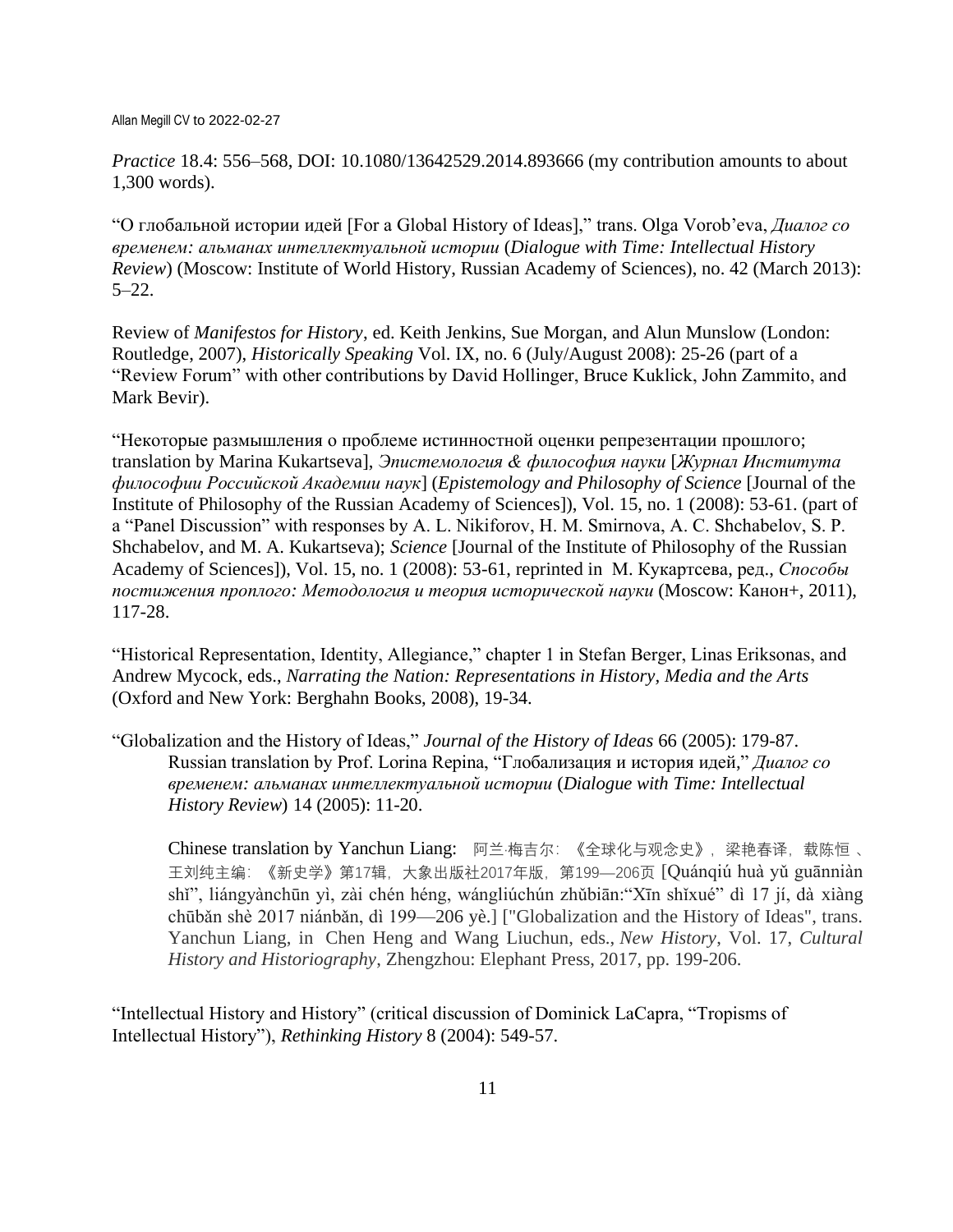"Imagining the History of Ideas" (critical discussion of Mark Bevir, *The Logic of the History of Ideas* [Cambridge: Cambridge University Press, 1999]), *Rethinking History* 4, 3 (2000): 333-340.

"Relativism, or the Different Senses of Objectivity," *Academic Questions* 8:3 (Summer 1995): 17- 23.

"Vincent Crapanzano's Postmodern Crisis" (comment on a paper by Vincent Crapanzano), in R. S. Khare, ed., *On and About the Postmodern Condition: Writing/Rewriting* (Committee on Comparative Study of Individual and Society, Working Papers No. 6) (Lanham, MD: University Press of America, 1994): 44-54.

"On Postmodernism" [discussion of Pauline Marie Rosenau, *Post-Modernism and the Social Sciences: Insights, Inroads, and Intrusions* (Princeton: Princeton University Press, 1991)], *New Vico Studies* 11 (1993): 67-76.

"Fragmentation and the Future of Historiography" [comments on Peter Novick, *That Noble Dream: The "Objectivity Question" and the American Historical Profession*], *American Historical Review* 96 (1991), 693-98.

"Foucault, Ambiguity, and the Rhetoric of Historiography," *History of the Human Sciences* 3 (1990): 343-361. Reprinted in Arthur Still and Irving Velody, eds., *Rewriting the History of Madness* (London: Routledge, Chapman, and Hall, 1992), 86-104.

"Provocation on Belief," parts 2 and 4, *Social Epistemology* 1 (1987), 100-101, 106-108.

Discussion of Jonathan Culler, *On Deconstruction: Theory and Criticism After Structuralism*, *Philosophy and Literature* 8 (1984), 285-89.

"Heidegger, Wander, and Ideology," *Central States Speech Journal* 34 (1983), 114-19.

"Some Tentative Reflections on Ethos, Argument, and Methodology in the History of Ideas" in David Zarefsky, Malcolm O. Sillars, and Jack Rhodes, eds., *Argument in Transition: Proceedings of the Third Summer Conference on Argumentation* (Annandale, Va.: Speech Communication Association, 1983), 188-200.

#### **Publications: (l) Encyclopedia Entries**

"Marxism: Overview" (6,600 wds.), in *New Dictionary of the History of Ideas*, ed. Maryanne Horowitz (6 vols.; New York: Scribner's Sons, 2005), vol. 4: 1357-64.

"History as a Written Form," in *Encyclopedia of Genocide and Crimes Against Humanity*, ed. Dinah L. Shelton (3 vols.; New York: Macmillan USA, 2004) 1: 448-51.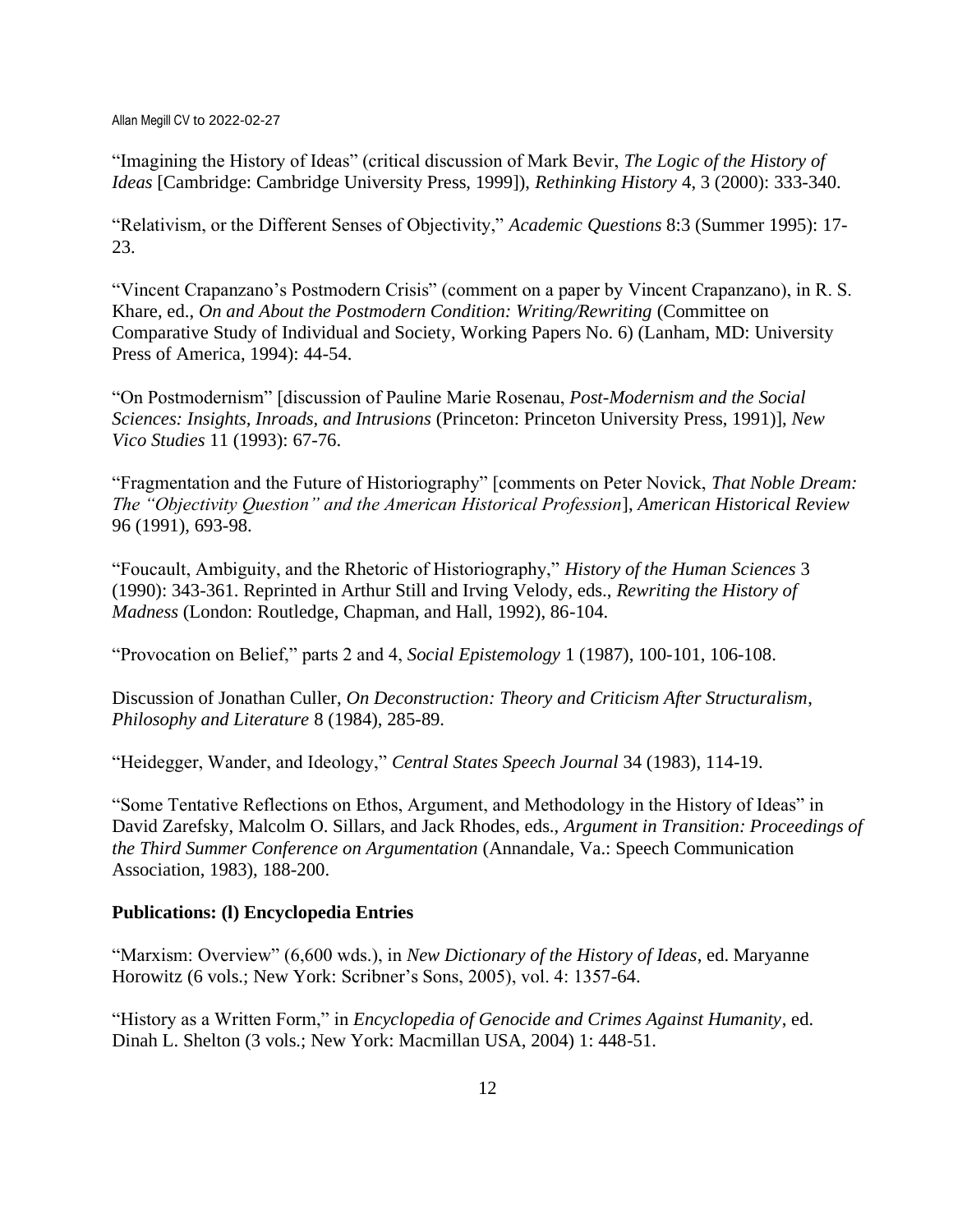Encyclopedia entries: a. "Historiology/Philosophy of Historical Writing" (3,000 wds.); b. "Literature and History" (2,500 wds.), c. "Memory" (1,100 wds.), d. "Philosophy of History" (1,300 wds.), and e. "Universal History" (1,200 wds.), in *Encyclopedia of Historians and Historical Writing* ed. Kelly Boyd (2 vols.; London: Fitzroy Dearborn, 1999): 539-43, 725-28, 797-99, 917-18, 1244-46.

Item (a.) appeared in Portuguese as the second chapter, after the preface and the editor's introductory chapter, and item (b.) as the final chapter, in Jurandir Malerba, ed., *História & narrativa: a ciência e a arte da escrita histórica* (Petrópolis: Vozes, 2016), as "Historiologia/filosofia da escrita histórica," 35–43, and as "Literatura e história," 265–71. ISBN 978-85-3265231-7.

# **Publications: (m) Reviews**

Review of Penelope J. Corfield, *Time and the Shape of History* (New Haven and London: Yale University Press, 2007), *American Historical Review* 116: 4 (October 2011): 1072.

Review of Theodor W. Adorno, *History and Freedom: Lectures 1964-1965*, ed. Rolf Tiedemann, trans. Rodney Livingstone (Cambridge: Cambridge University Press, 2006), *Philosophy of the Social* Sciences 40 (2010), 2: 340-42.

Review of Otto Heim and Caroline Wiedmer, eds., *Inventing the Past: Memory Work in Culture and History*, Basel: Schwabe, 2005. Volume 9 of ICSELL (International Cooper Series in English Language and Literature), *Comparativ: Zeitschrift für Globalgeschichte und vergleichende Gesellschaftsforschung* 17 (2007) 3: 140-42.

Review of Jeremy D. Popkin, *History, Historians, & Autobiography* (Chicago: University of Chicago Press, 2005), *Biography: An Interdisciplinary Quarterly* 29.3 (Summer 2006): 338-42.

Review of Aviezer Tucker, *Our Knowledge of the Past: A Philosophy of Historiography* (New York: Cambridge University Press, 2004), *Journal of Indo-European Studies* 33 (2005): 453-61.

Review of Thomas R. Flynn, *Sartre, Foucault, and Historical Reason*, Volume 2: *A Poststructuralist Mapping of History* (Chicago: University of Chicago Press, 2005), *Journal of Modern History* 79 (2007): 389-91.

Review of Wilhelm Dilthey, *The Formation of the Historical World in the Human Sciences* (*Selected Works*, Vol. 3), edited, with an introduction, by Rudolf A. Makkreel and Frithjof Rodi (Princeton: Princeton University Press, 2002), *New Vico Studies* 22 (2004): 147-49.

Review of Hayden White, *Figural Realism: Studies in the Mimesis Effect* (Baltimore: Johns Hopkins University Press, 1999), *Journal of Modern History* 72: 3 (September 2000) 777-78. Reprinted in *Contemporary Literary Criticism* 148 (2001).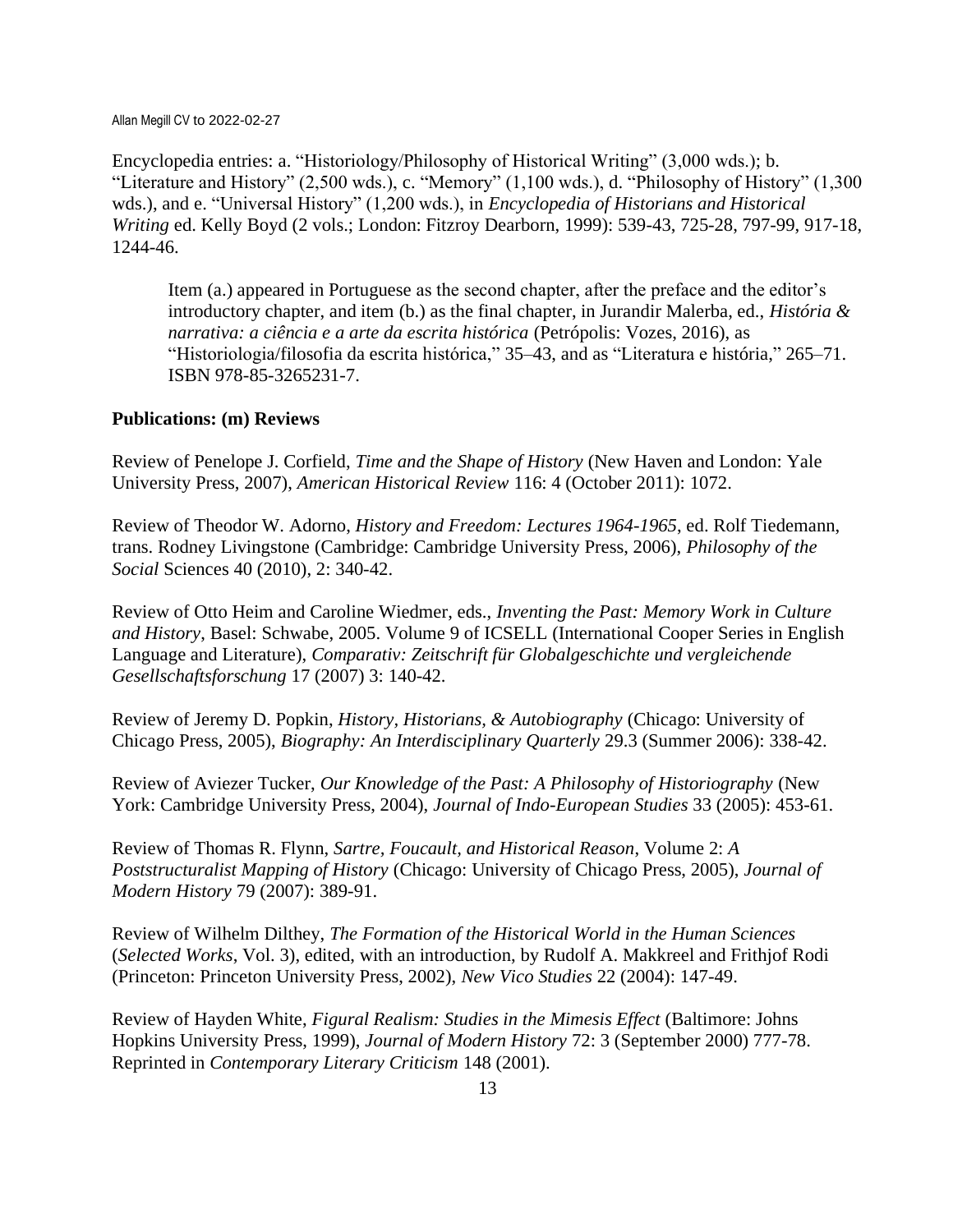Review of Edith Wyschogrod, *An Ethics of Remembering: History, Heterology, and the Nameless Others* (Chicago: University of Chicago Press, 1998), *Rethinking History* 3, 2 (Summer 1999): 231- 34.

Review of Thomas R. Flynn, *Sartre, Foucault, and Historical Reason*. Volume 1: *Toward an Existentialist Theory of History* (Chicago: University of Chicago Press, 1997), *Journal of Modern History* 72: 1 (March 2000): 233-34.

Review of Roger Chartier, *On the Edge of the Cliff: History, Language, and Practices*, trans. Lydia G. Cochrane (Baltimore and London: Johns Hopkins University Press, 1997), *Journal of the History of the Behavioral Sciences* 34 (1998): 279-80.

Review of Richard Hamilton, *The Social Misconstruction of Reality*, *American Historical Review* 103 (1998): 483-84.

Review of Patrick H. Hutton, *History as an Art of Memory*, *New Vico Studies* 13 (1995): 81-85.

Review of Robert Paul Resch, *Althusser and the Renewal of Marxist Social Theory*, *American Historical Review* 99 (1994): 520-21.

Review of John McGowan, *Postmodernism and Its Critics*, *Comparative Literature Studies*, 31 (1994): 191-95.

Review of Philippe Carrard, *Poetics of the New History: French Historical Discourse from Braudel to Chartier*, *American Historical Review* 98 (1993): 1556-57. ["featured" review]

Review of Geoffrey Hawthorn, *Plausible Worlds: Possibility and Understanding in History and the Social Sciences*, *American Historical Review* 97 (1992), 1486.

Review of Michael S. Roth, *Knowing and History: Appropriations of Hegel in Twentieth-Century France*, and Judith P. Butler, *Subjects of Desire: Hegelian Reflections in Twentieth-Century France*, *Journal of Modern History* 63 (1991): 124-28.

Review of Tzvetan Todorov, *Theories of the Symbol*, *New Vico Studies* 4 (1986): 193-95.

Review of James Schmidt, *Maurice Merleau-Ponty: Between Phenomenology and Structuralism*, *American Historical Review* 91 (1986), 888.

Review of Edith Wyschogrod, *Spirit in Ashes: Hegel, Heidegger, and Man-Made Mass Death*, *Journal of Modern History* 59 (1987): 354-56.

Review of Hal Foster, ed., *The Anti-Aesthetic: Essays on Postmodern Culture*, *New Vico Studies* 3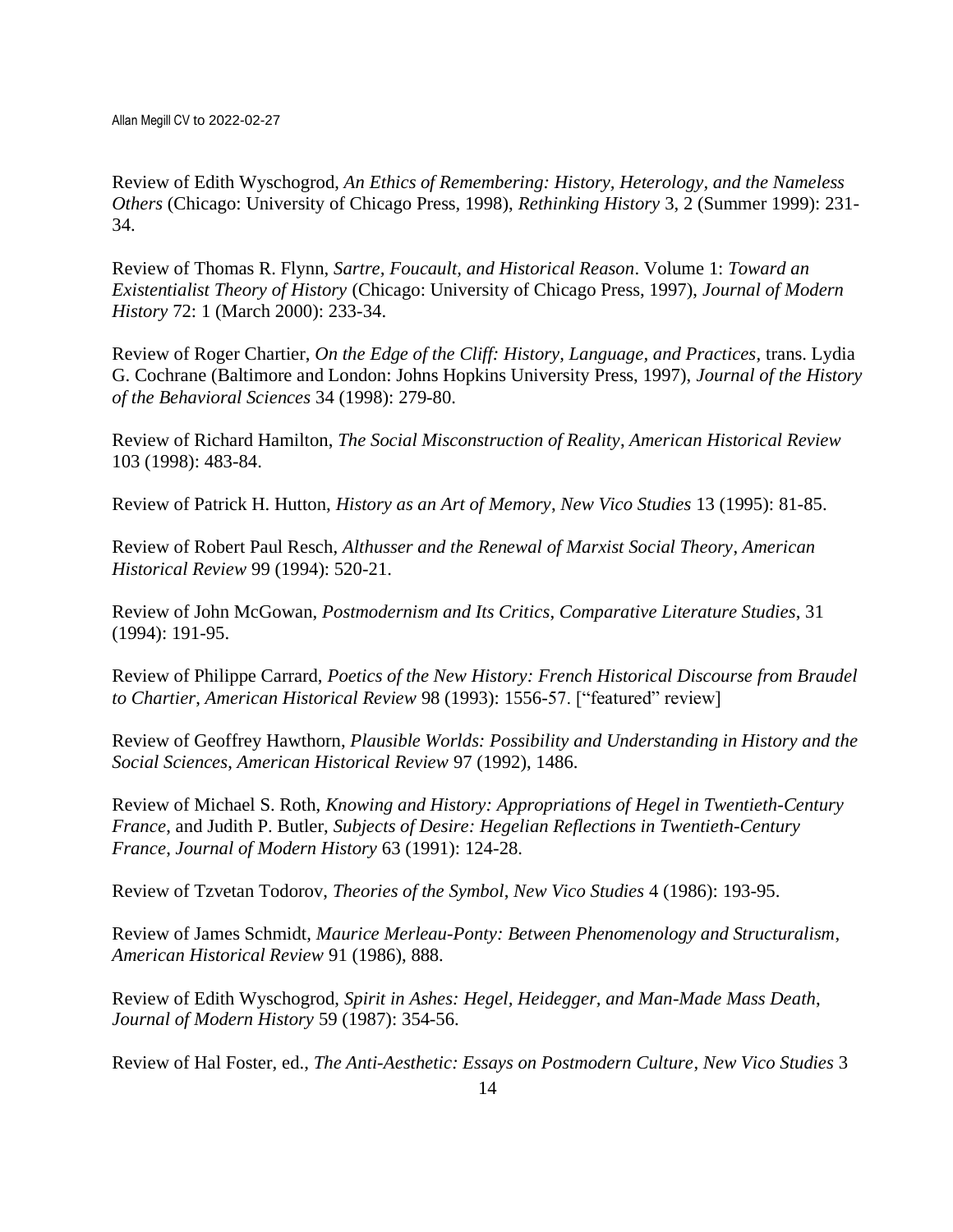## (1985): 213-15.

Review of W. Warren Wagar, *Terminal Visions: The Literature of Last Things, Mentalities/Mentalités* 2 (1984), 42.

Review of Sylvain Auroux, *La Sémiotique des encyclopédistes*, and Ulrich Ricken, *Grammaire et philosophie au sicle des lumires: Controverses sur l'ordre naturel et la clarté du français*, *Journal of Modern History* 55 (1983), 728-30.

A Problematic History" (review of Franklin L. Baumer, *Modern European Thought*), Quadrant (Australia), October 1978, 59-60.

"Through a Glass Darkly: Michel Foucault" (review of Foucault, *Discipline and Punish* and *Language, Counter-Memory, Practice*), *Quadrant* (Australia), August 1978, 54-56.

Review of Keith Michael Baker, *Condorcet: From Natural Philosophy to Social Mathematics*, *Journal of the History of Philosophy* 16 (1978), 113-15.

# **Publications: (n) Translations**

Michel Maffesoli, "The Return of the Tragic in Postmodern Societies," trans. from the French by Rita Felski, Allan Megill, and Marilyn Gaddis Rose, *New Literary History* 35 (2004): 133-49; repr. in Rita Felski, ed., *Rethinking Tragedy* (Baltimore: Johns Hopkins University Press, 2008), 319-36.

## **Publications: (o) Letters to the Editor**

Letter to the editor, *American Historical Review* 97 (1992), 1351-52.

## **Publications: (p) Comments on Reviews**

Invited comment on a review of *Karl Marx: The Burden of Reason* by Rob Beamish, *Journal of the History of the Behavioral Sciences* 39.4 (Fall 2003): 411-12.

## **Publications: (q) Book Notes**

James Arnt Aune, *Rhetoric and Marxism*, *Political Studies* 44 (1996): 817.

Donald N. McCloskey, *The Rhetoric of Economics*, *New Vico Studies* 4 (1986): 195-96.

# **Publications: (r) Instructional Materials; Hybrid Works**

Phillip Honenberger and Allan Megill, with contributions by Jesse Dukes, Justin Reich, "John Norman," Steven M. Shepard, and Hillary J. Bracken, "Abductive Inference and Historiography: A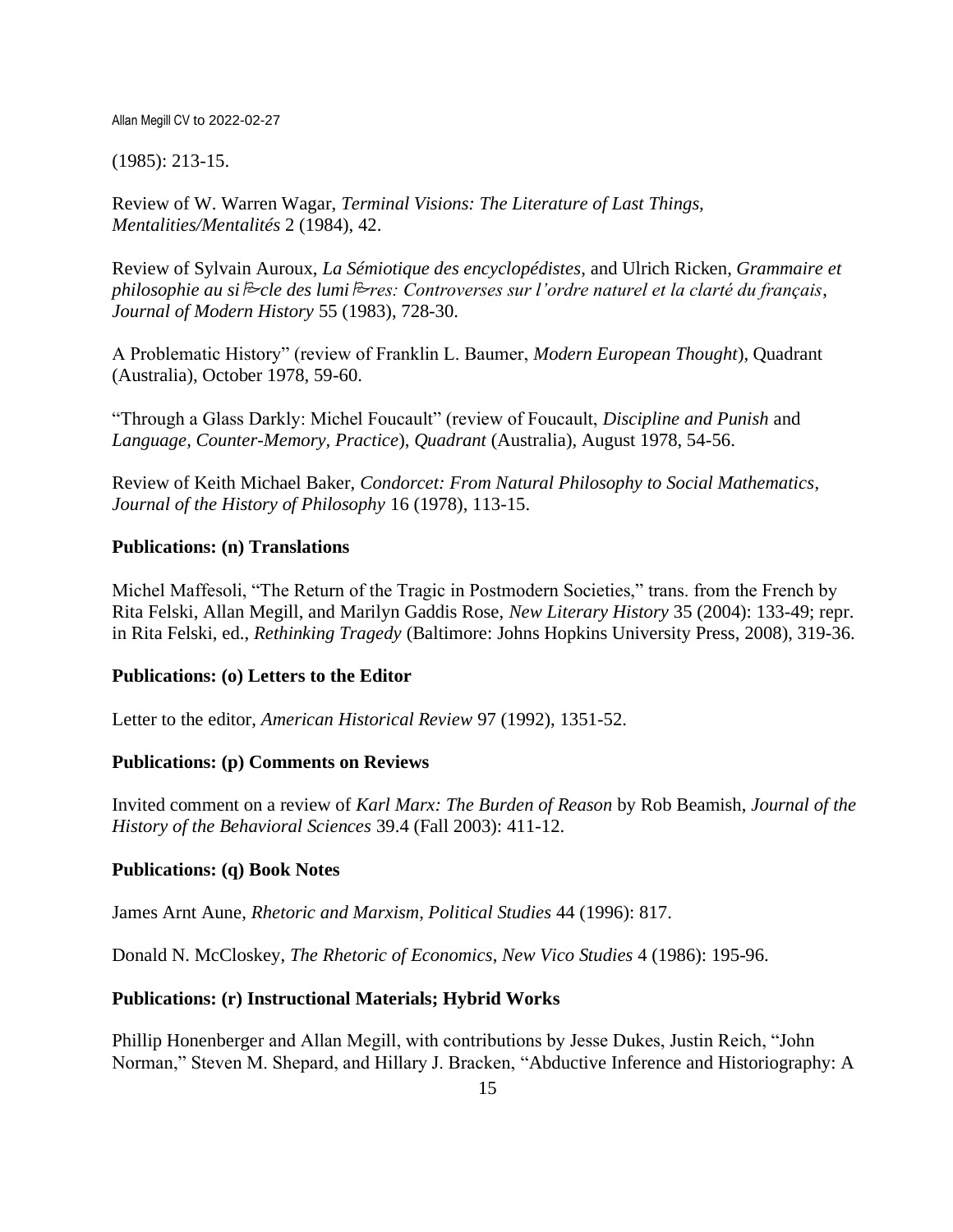Conversation for Historians and Philosophers" [unpublished in English]:

Published in Italian as "Conversazione per storici e filosofi sulla natura della spiegazione storica" [original English title:, in *Teorie de pensiero storico*, ed. Davide Bondì, with the collaboration and translations of Giulia Belloni (Milan: Edizioni Unicopli, 2014), 69-99. Published in Portuguese as "Inferência abdutiva e historiografia: uma conversa para historiadores e filósofos," trans. Viviane Venancio Moreira, *Intelligere, Revista de História Intelectual*, vol. 1, nº1 (dez. 2015): 58-81, downloadable at [http://revistas.usp.br/revistaintelligere.](http://revistas.usp.br/revistaintelligere) (instructional/scholarly hybrid)

(with Monica Black), "Marxism" ["module," containing brief readings and also visual sources, along with contextualizing material], in *Exploring the European Past: Texts and Images* [a project of the Ohio State University Department of History], ed. Timothy Gregory (Thomson Learning Custom Publishing, 2003); 2nd ed., 2006 [\(www.etep.thomsonlearning.com,](http://www.etep.thomsonlearning.com/) and printed brochure)

# **Publications: (s) Academic Journalism, Think Pieces**

"What Role Should Theory Play in Historical Research and Writing?", *Historiography Quarterly* [Chinese journal, Beijing] 6 (2021): 4-11.

丁立群|马克思:实践、匮乏与革命—与A.梅吉尔的对话 [Liqun Ding, "Marx: Practice, Need, and Revolution—Dialogue with A. Megill"], ca. 4,000 words of dialogue. Published in 世界哲学 [*World Philosophy* {China}] May 2018. The dialogue partner is Prof. Liqun Ding, Department of Marxist Philosophy, Heilongjiang University; interview transcribed and edited by Jiali Li. Posted Sept. 2018 to [https://mp.weixin.qq.com/s/5uZVVz1X8bBqhCsQv9AYNA.](https://mp.weixin.qq.com/s/5uZVVz1X8bBqhCsQv9AYNA)

"A Dangerous Form of Criticism" [think piece concerning Constantin Fasolt, *The Limits of History* [Chicago: University of Chicago Press, 2004]), *Historically Speaking*, Vol. 6, no. 5 (May/June 2005), 10-12.

"History? Not Really" [Comment on the 9/11 Commission Report (http://www.9- 11commission.gov/)], *Newsday*, Sunday July 25, 2004, A54-55 (Opinion Section) (800 wds.).

- "The New Counterfactualists," *Historically Speaking*, Vol. 5, no. 4, March 2004, 17-18. Reprinted in Donald A. Yerxa, ed., *Recent Themes in Historical Thinking* (Columbia: University of South Carolina Press, 2008), 101-6.
- "Are We Asking Too Much of History?," *Historically Speaking* Vol. 3, no. 4, April 2002, 9-11. Russian translation by V. E. Kashaev and V. S. Timonin, "Против Непосредстсвенности (Многого ли мы требуем от истории?)," in *Monstera [Монстера]*: *(Философские проблемы социалъно-ґуманитарного знания)* no. 5, ed. M. Kukartseva (Moscow: МГТУ « МАМИ», 2005), 82-89.

Reprinted in Donald A. Yerxa, ed., *Recent Themes in Historical Thinking* (Columbia: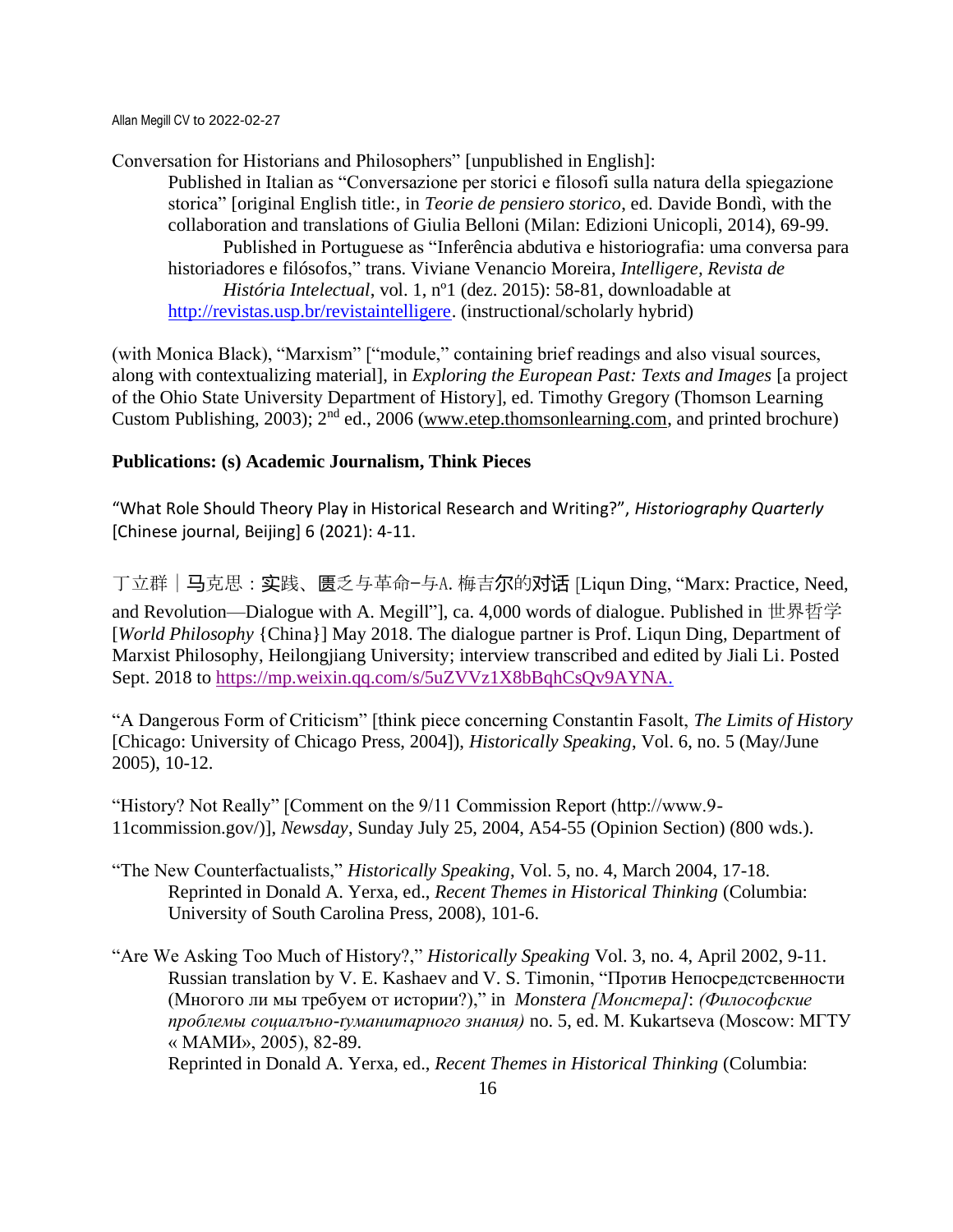University of South Carolina Press, 2008), 9-16.

"Rhetoric and History: Notes on a Symposium," *Intellectual History Newsletter* 7 (April 1985), 19- 25.

"Looking Back: Foucault, Philosophy, and Myth," *University Publishing* 13 (Summer 1984), 13.

(With John S. Nelson), "Academics to meet to talk about making their talk understandable," Des Moines *Register*, March 25, 1984.

# **NOTE: WHAT FOLLOWS IS A DETAILED RECORD OF MY ACTIVITIES SINCE NEAR THE BEGINNING OF MY ACADEMIC CAREER.**

# **MEGILL: Curriculum Vitae: Supplement**

## **Professional Activities**

Member, from Jan. 2021, of Organizing Committee to elicit and assemble a set of papers on "Chinese Historiography and Philosophy of History," aimed to constitute a special issue of an international journal, and ultimately a book (both in English), under the auspices of the Guangqi International Center for Scholars, Shanghai Normal University. Fellow committee members are Heng Chen (Prof. of History and Vice-President, SNU), Xin Chen (Prof. of History, Zhejiang University), and Huiben Chen (Postdoctoral Fellow, SNU: secretary, logistics chair, and contact person).

Seminar followed by Q&A on "The Usefulness of History," Dept. of World History, Beijing Normal University Tuesday, Oct. 27, 2020, via TENCENT VooV, (sponsored by Prof. Lihe Dong).

Appointed a member of the Editorial Advisory Board of "Bloomsbury History: Theory and Method" (Online Platform), June 28, 2020.

Informed, March 10, 2020, of appointment to a Foreign Expert Professorship in the Department of World History of Shanghai Normal University which was scheduled to run from September 1, 2020 through to August 31, 2023. This appointment unfortunately fell through, although I am continuing to work on a project that is based partly at SHNU.

Invited, with Hans Bödecker (Institute for Advanced Studies in the Humanities, Essen), Ewa Domanska (Adam Mickiewicz University, Poznan), and TBA, to speak in the "Final Round-Table" of "Media, Mediations and Mediators: (Re) Mediating History in the 21<sup>st</sup> Century, International Network for Theory of History," 4<sup>th</sup> Network Conference, Puebla, Mexico, May 5, 6, 7, and 8, 2020. **[postponed until 2022]**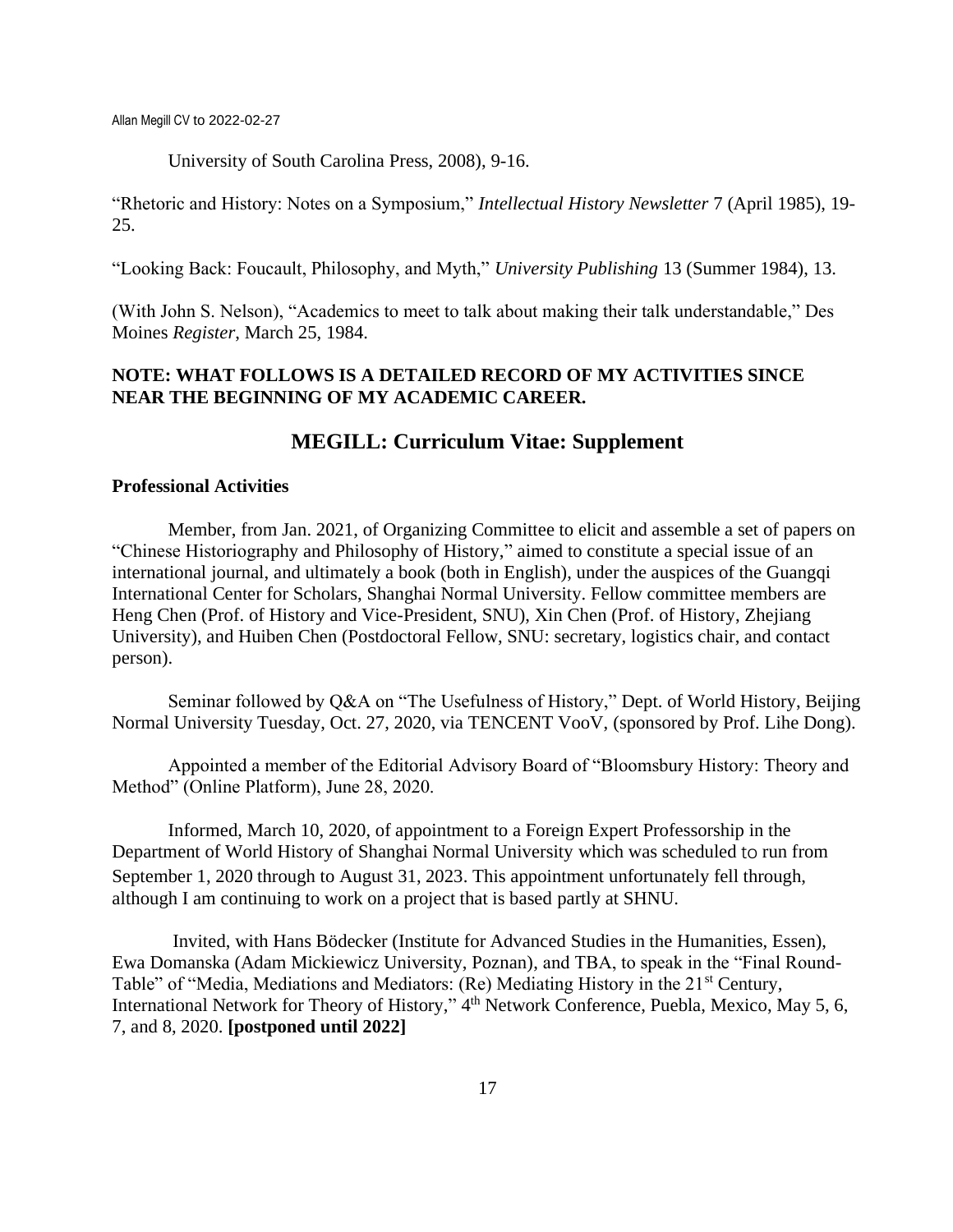Invited as Visiting Professor in the Center for Studies of Historical Theory and Historiography of Beijing Normal University, originally February 22—April 20, 2020; rescheduled to May 16—July 10, 2020 due to the COVID-19 epidemic. **[cancelled**: I may visit BNU in Spring Semester 2021 while in residence at Shanghai Normal**]**

Invited by the Director of the Guangqi International Center for Scholars, Heng Chen, who is also Professor of History and Vice-President of Shanghai Normal University, as a Guangqi Fellow and as the keynote speaker/first lecturer in the "Zhaowu Historical Thought Forum," giving five lectures from April 9 to May 7, 2019 on "History: The Strange Reality." I spent most of the period from March 28 to May 22 at SNU. Appointed a Fellow of the Guangqi Center.

A week's visit to Beijing, March 22–27, 2019, invited by Research Professor Xupeng Zhang of the Institute of World History, CASS. On March 26, I gave a seminar at the IWH on "History's Unresolving Tensions." At Capital Normal University, on March 27, 18:00-20:00, I gave a lecture on popular history, coordinated by Prof. Deng Jingli, to a body of about 30 students, both graduate and undergraduate, at CNU's School of History.

Invited participant and commentator, mini-conference on the new "history of knowledge," May 10–11, 2019, in Oslo, sponsored by the Norwegian Academy of Sciences and Letters and the journal *History and Theory*.

Lecture on popular history in the Department of World History, Xiamen University, Xiamen, Fujian Province, May 16, 2019.

Invited speaker at 3rd International Modernization Forum on "Modernization and Human Development," China Hall of Science and Technology, May 24–26, 2019.

Invited seminar speaker to the Historiography Seminar of the University of Oxford (organized by Prof. Michael Bentley and others), held on Friday, February 8, 2019.

Session chair at 3<sup>rd</sup> International Network for the Theory of History conference, Stockholm, Sweden, Aug. 20–22, 2018.

Invited participant and a keynote speaker at a conference on "The Future of the Philosophy of History," organized by the *Journal of the Philosophy of History*, held at the University of Oulu, Finland, Thursday-Friday Oct. 5–6, 2017.

Invited as a Fudan Senior Fellow, Fudan University Institute of Advanced Study and Department of History, for the month of July 2017. While there, I gave, on July 20, a lecture in the history department, an improved version of the Cross lecture, now titled "The Roots of History in Attachment and Difference." I also gave an intermediate variant of the Cross lecture in Institute of World History, Chinese Academy of Social Sciences, July 11, 2017.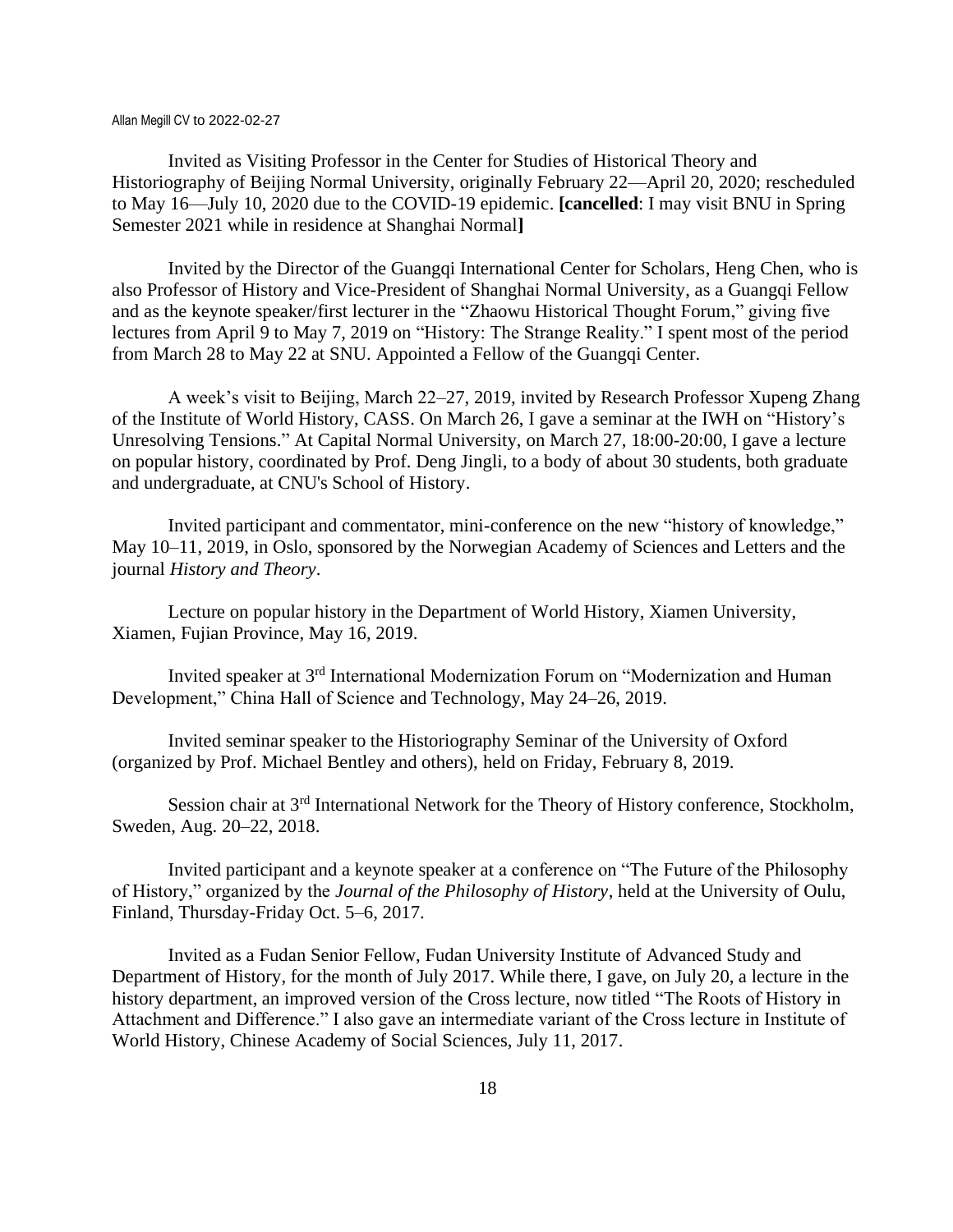Invited to give, and gave, the Robert D. Cross Memorial Lecture at the University of Virginia, on April 12, 2017, on "The Roots of History in Sensibility and Difference."

Appointed visiting professor, Institute of Marxism, Heilongjiang University, for a five-year term from Nov. 2017 through October 2021.

Participated in a dialogue on Marx with Prof. Liqun Ding, School of Marxism, Heilongjiang University, Harbin, China, and also delivered two lectures on the theme "Karl Marx and the Traditions of Marxism," focusing on Marx and (dialectical) materialism, on November 8-10, 2016.

Participated, on November 14, 2016, in an informal public Q and A session on the 2016 U.S. Presidential election result, sponsored by the History Research Center of Zhejiang University in Hangzhou, China, and by the Zhejiang University Alumni Association. (non-academic, public service event)

Participated, on October 5, 2016, in an informal Q and A session with the B.A. and M.A. students of the Diplomatic Academy of the Russian Federation Ministry of Foreign Affairs on the 2016 U.S. Presidential election campaign. (non-academic, public service event)

Participant in an International Conference "History, Memory, Identity: Theoretical Foundations and Historiographical Practices," Russian Academic of Sciences Dept. of Theoretical and Historical Studies, Research Laboratory "Historical Memory and Intellectual Culture," where I conferred with colleagues and also, in the opening plenary session, delivered a paper "History's Duality," Moscow, October 3-4, 2016.

Participant in the "Second Network Conference" of the International Network for Theory of History, on "The Practical Past: On the Advantages and Disadvantages of History for Life": participant in the final panel of the conference; delivered paper on "Unresolving Dialectic and the Historical Past"; chaired two conference sessions; Ouro Preto, Brazil, August 23-26, 2016.

At the invitation of Prof. Krzysztof Zamorski, head of the Ph.D program of the Faculty of Human Sciences, Jagiellonian University, Krakow, I delivered five lectures (each lecture 90 minutes) on "History and Theory of History Today: A Roadmap, an Agenda" to the Ph.D. students (post-MA) in the humanities fields (history, archaeology, art history, literary studies, etc.), June 22- 26, 2015. Attendance ranged from 143 to 93 persons; average attendance was 120 persons, documented by signatures.

Participant in a conference on "Modernization in China and the West: Comparative Perspectives," sponsored jointly by *History and Theory* and by CASS, held at the Chinese Academy of Social Sciences, Guilin, China, May 9-10, 2015, I presented a paper, "On Comparison, Modernization, and Modernity: Three Interrelated Notions"; at the invitation of Assoc. Prof. Xupeng Zhang, I presented the same paper in slightly longer form in a seminar format, to the Theory Group, Institute of World History, Chinese Academy of Social Sciences, May 13, 2015.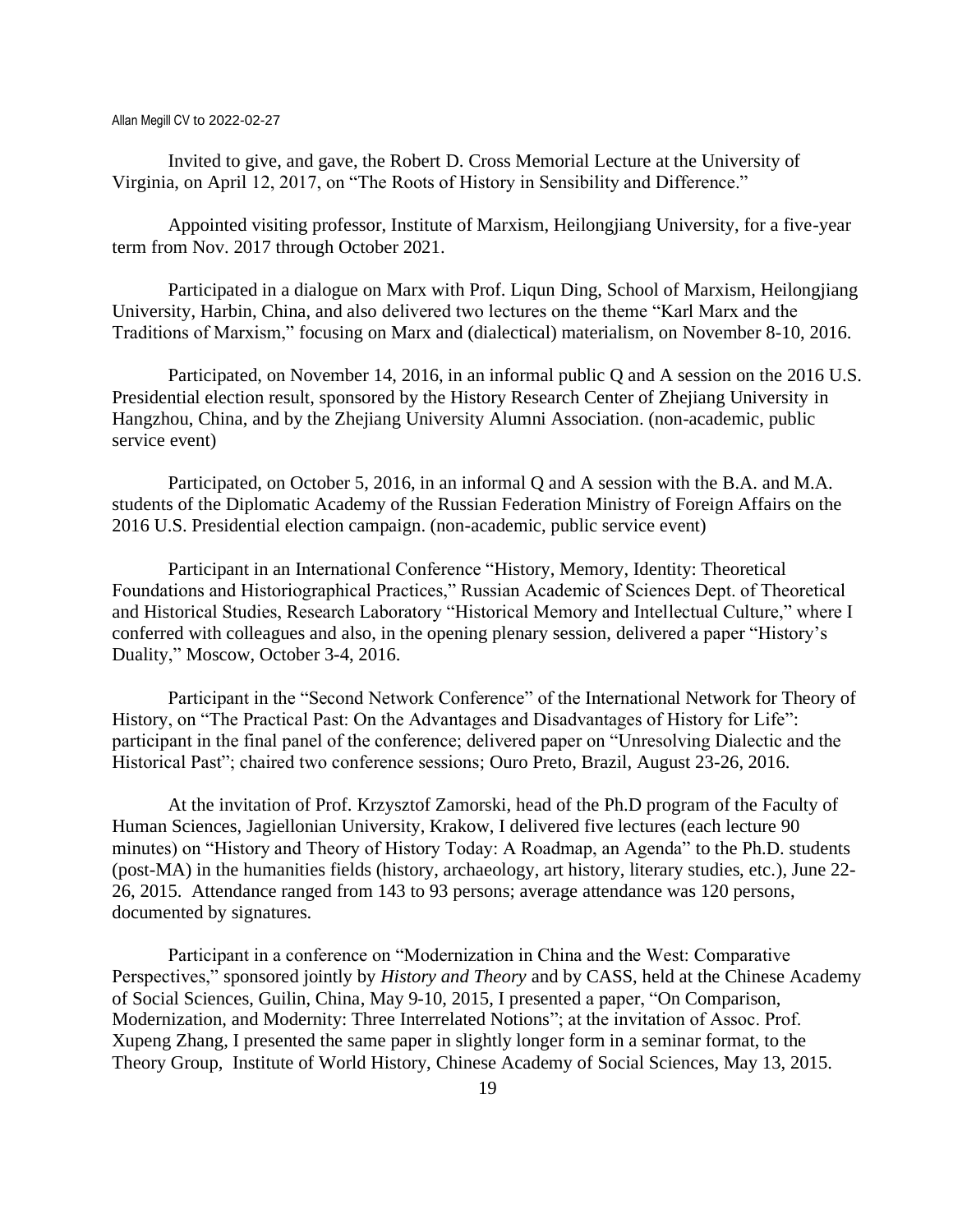I gave one of the five keynote addresses at a conference, "Evolution and Historical Explanation: Contingency, Convergence, and Teleology," sponsored by the Centre for the History of European Discourses, University of Queensland, and by the Ian Ramsey Centre, Oxford University, held on 17-19 July 2014, at St Anne's College, Oxford.

In August 2013, named to the Editorial Committee of *History and Theory*.

In August 2013, appointed co-editor of *Journal of the Philosophy of History* (serving with two others, Mark Bevir [Berkeley] and Jeff Malpas **[**Tasmania]; the editor-in-chief is Frank Ankersmit); service continues with different personnel through to 2022…

Participant and paper-giver at a Workshop on "Contingency and Order in History and the Sciences," Aug. 11-14, 2013, at Harris Manchester College, Univ. of Oxford (organized by Prof. Peter Harrison, Univ. of Queensland).

Invited participant in the inaugural conference of the International Network for Theory of History, on the theme, "The Future of the Theory and Philosophy of History," University of Ghent, Ghent Belgium, 10-13 July, 2013. I chaired a session, intervened in the discussion of various keynote papers, and was one of the five participants in the end-of-conference roundtable. I was also a member of the conference's "scientific committee."

Visitor to Beijing, June 1-13, 2013 for discussions with and presentations to Chinese colleagues. June 2: Talk at Institute of World History of the Chinese Academy of Social Sciences on "Marx, Networks, the 'Idiocy of the Countryside,' and the Project of Escaping from Backwardness." Talk and discussion at the Historical Theory Subgroup of the IWH on the current state of historical theory. June 4: A variant of this talk, and further discussion, at CASS's Institute of Marxism, June 5: Talk at the Center for Global History, Capital Normal University, on "The Promise and Pitfalls of Global History."

Visiting lecturer at the University of São Paulo, São Paulo, Brazil, offered a mini-course (3 hrs x 3 meetings) on intellectual history for graduate students, and a public lecture, first week of August 2012.

A paper, "For a Global History of Ideas," given in the opening plenary session of a conference organized by the Russian Society for Intellectual History, Moscow, Moscow State Pedagogical University, May 17, 2012.

Delivered a talk at an international conference on the presence of the past and the challenge of its production and dissemination, Université Laval, Québec, Canada, 29 Sept – 1 Oct. 2011.

A talk on "Borders and Networks" given to the faculty of the Diplomatic Academy of the Ministry of Foreign Affairs of the Russian Federation, March 10, 2011, followed by an informal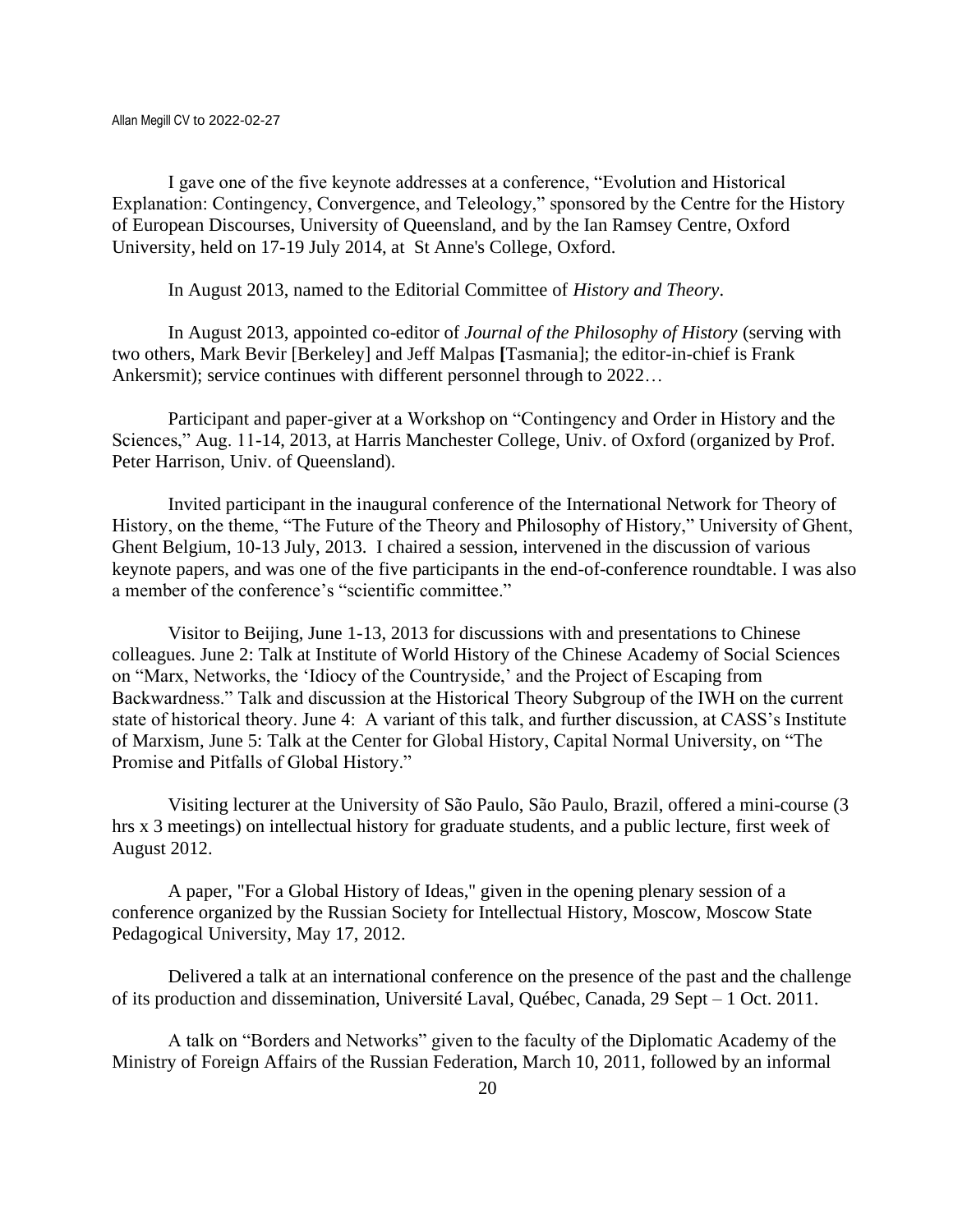presentation on Marx to students in the Dip. Academy's M.A. Program, March 12, 2011.

Invited by Institute of Philosophy, Russian Academy of Sciences, Moscow, and by the Diplomatic Academy [university connected to the Russian Federation Ministry of Foreign Affairs], Moscow, to participate in discussion of my book *Карл Маркс: Бремя Разума* and of other issues related to history, March 7-11, 2011. Also gave talk on "Borders and Networks."

Invited by Prof. Markku Hyrkkänen of the Univ. of Tampere and Prof. Anssi Halmesvirta of the University of Jyväskylä to speak on and participation in a session on the question, "Is the philosophy of history (or historical theory) on its way to approaching, or even reaching, the level where it might be useful to historians in their daily work?," held at the Univ. of Jyväskylä, during the "Finnish Historikertag [conference]," Oct. 21-23, 2010, sponsored by the Finnish Historical Society, the Finnish Doctoral School of History, and Department of History and Ethnology of the University of Jyväskylä, Finland.

Invited by Prof. Huang Chun-chieh, Dean of the Institute for Advanced Studies in Humanities and Social Sciences, National Taiwan University, Taipei, to a conference on the theme "Transcultural Studies: Languages, Figures, and Material Culture," held on October 20, 2009, in which I spoke on regional history and the question of borders. I also participated in a miniconference on the history and theory of historiography, as well as in other interactions among the group of NTU faculty who specialize in cross-cultural (Chinese and Western) studies.

Invited participant, conference on the theme "History and Theory: The Next 50 Years," marking the fiftieth anniversary of the journal *History and Theory*, Middletown CT, November 12- 13, 2009.

Invited to visit the Faculty of Letters of Ege University, Izmir, Turkey, June 6-12, 2009. The visit, funded by Tubitak (Turkish Institute for Scientific Research), involved presentations and discussions with colleagues, primarily in literature.

Keynote Address, "History, Misunderstanding, and the Historical Imagination," at the Second Annual History Graduate Students Conference, "Histories of Misunderstanding," University of Virginia, April 18, 2009.

Invited paper-giver, at two related conferences in Moscow, the first on "Studying World History (New Approaches): 20 Years After" [that is, 20 years after an earlier conference on the *Annales* school], 10-11 November, 2008, and the second on "Theories And Methods in the Historical Discipline:Ways To The 21st Century," 12-14 November 2008, both sponsored by the Institute of World History, Russian Academy of Sciences, Moscow, the latter also sponsored by the Russian Society for Intellectual History.

Invited participant, Mercatus Center Manuscript Conference on Deirdre McCloskey's manuscript, *Bourgeois Towns: How Capitalist Ethic Grew in the Dutch and English Lands, 1600-*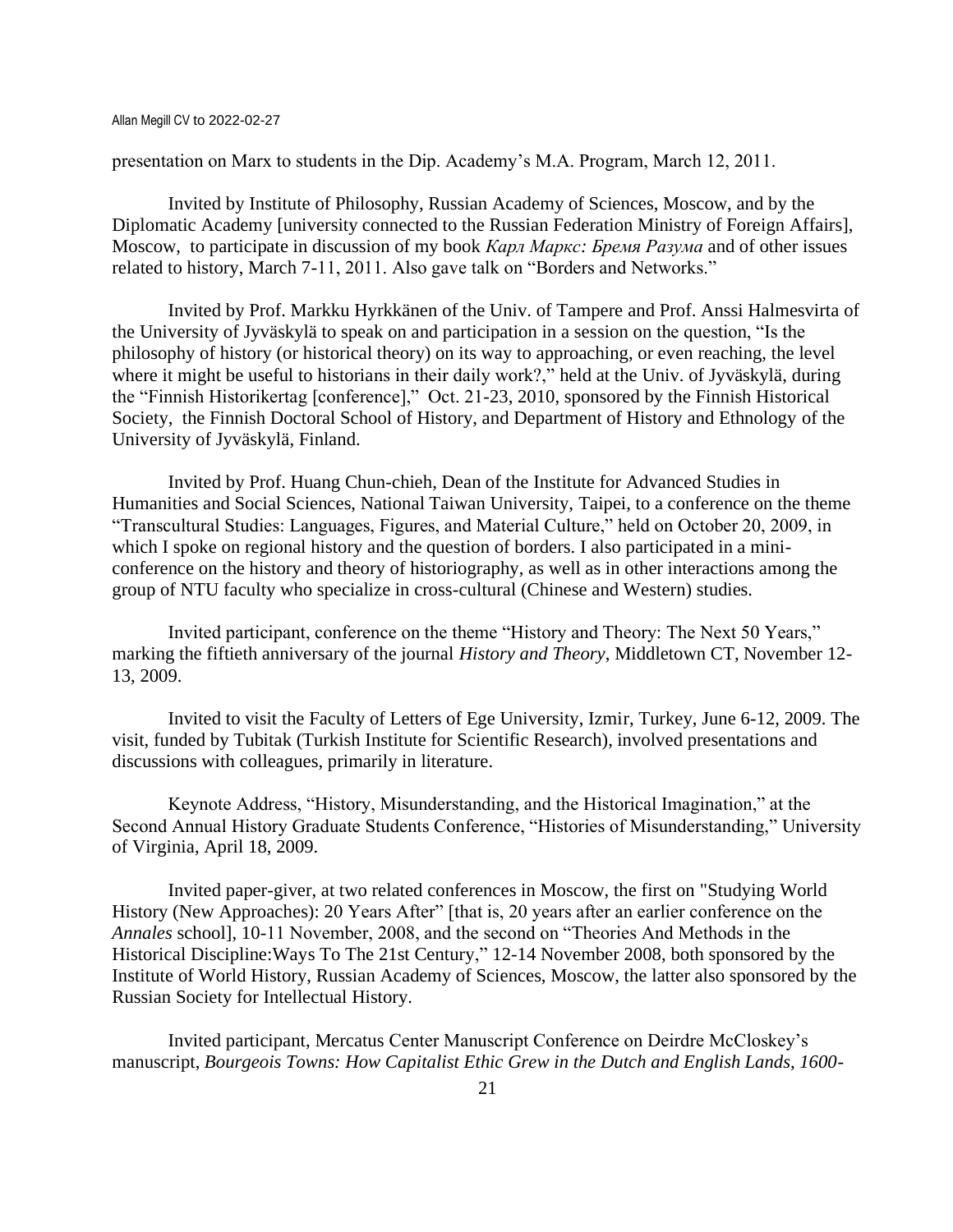*1800*, the forthcoming manuscript from Professor Deirdre McCloskey of the University of Illinois Chicago, Jan 7-10, 2008 at George Mason University in Arlington, Virginia.

Invited speaker, conference and graduate student workshop on "Telling the Past Now: Historiographies for the 21<sup>st</sup> Century," sponsored by the Institute of Philosophy and History of Ideas, University of Aarhus, Denmark, 22-24 November 2007; on the topics "Mythistory: For and Against" and "Regional History and the Future of Historiography."

Invited speaker, conference on "New Orientations in Historical Study: Regional History and Global History," held under the auspices of the International Commission for the History and Theory of Historiography at [East China Normal University](http://www.ecnu.edu.cn/2005english/English.htm) in [Shanghai,](http://www.travelchinaguide.com/cityguides/shanghai.htm) the People's Republic of China during November 3-5, 2007. Talk on Marx at Fudan University, Shanghai, Nov. 5, 2007. Roundtable participant in an informal meeting on "Historiography Today: Personal Reflections" hosted by the World History Institute, Chinese Academy of Social Sciences, Beijing, Nov. 6-9, 2007

Invited paper, "An Old Question Raised Yet Again: Is There Moral Progress in History?," Internationale Tagung: 200 Jahre der "Phänomenologie des Geistes"; and "presentation" of *Историческая эпистемология***,** Institute of Philosophy, Russian Academy of Sciences, June 4-7, 2007.

Invited paper and lecture, conference on "British Abolitionism, Moral Progress, and Big Questions in History" organized by the Historical Society, 26-28 April 2007, London.

Member, Title Review Board, American Council of Learned Societies History E-Book Project, May 2006.

Participant in a panel discussing George Steinmetz, ed. *The Politics of Method in the Human Sciences: Positivism and its Epistemological Others* (Durham, N.C.: Duke University Press, 2006), at the American Sociological Association annual meeting, Montreal, August 2006.

Participant in a Round Table discussion of "History Between Literature and Social Science": at the International Congress of Historical Science, Sydney, Australia, July 3-9, 2005.

Visit to Moscow State Technical University "MAMI," Mar. 16-26, 2005, in connection with *Historical Epistemology*; lectures and seminars at MSTU "MAMI," in the history and philosophy departments at Moscow State University, and at the Russian University for the Humanities.

Invited participant and presenter at a research conference on "Intellectual History in a Global Age," held at the Herzog August Bibliothek, Wolfenbüttel, Germany, on October 12-14, 2004. Conference was sponsored by the International Dictionary of Intellectual Historians Project of that library, and by the International Society for Intellectual History.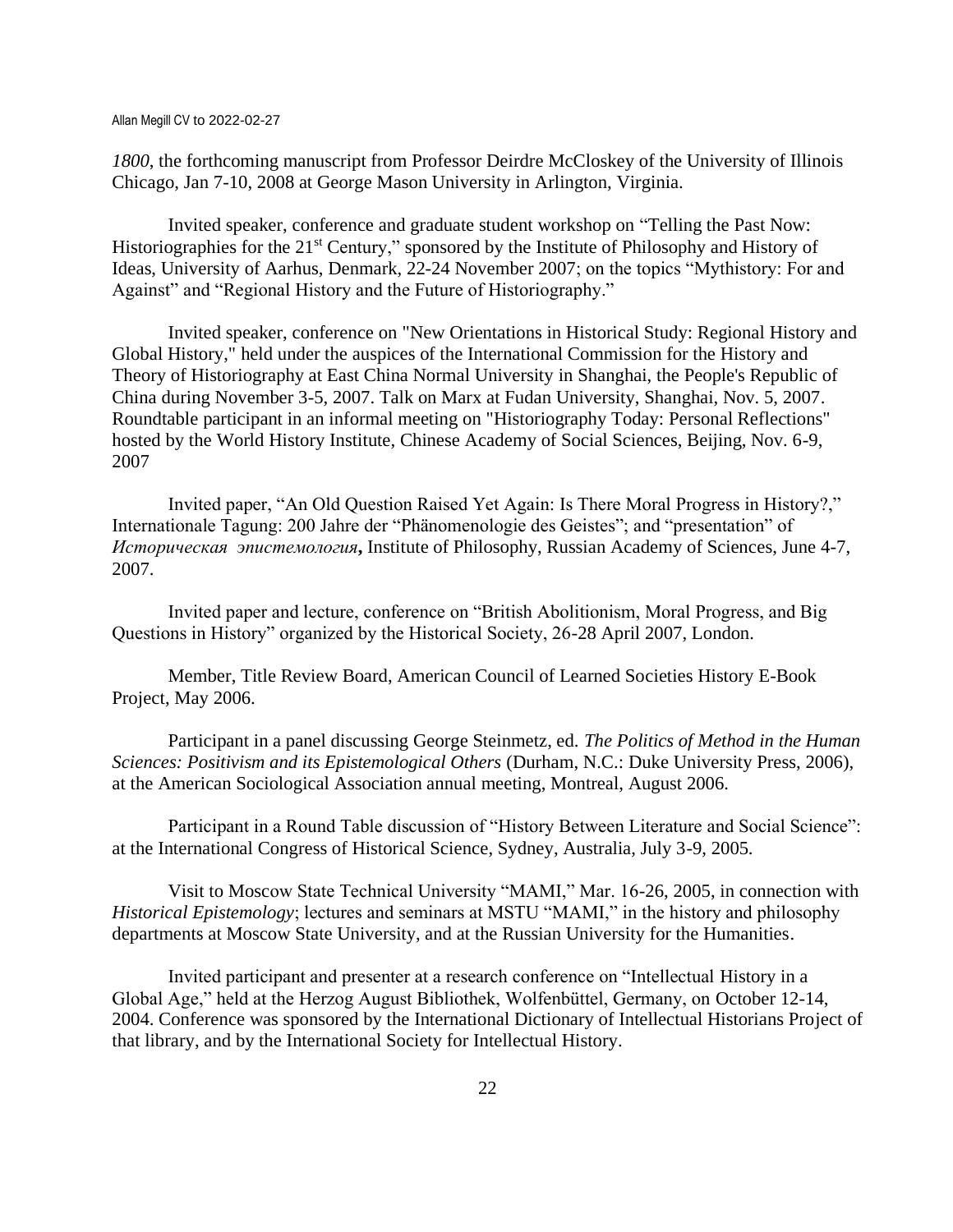Invited lecture, "National History--Its Limits and Alternatives: Toward a Typology of Representations of the Past," at a conference on "National Histories in Europe: Forms of Representation," sponsored European Science Foundation and to be held in Glamorgan, Wales, May 20-23, 2004.

Seminar paper, "Historical Thinking," CUNY/NYU intellectual history seminar, December 12, 2002.

Conference paper, "Popper and Marx Reconsidered," Karl Popper 2002 Centenary Congress, July 6, 2002.

Seminar paper, "The Ethics of History: Normative and Preferential Aspects," Research Group in the History of Ideas, University of Buffalo, May 2, 2002.

Co-organizer, with Robert Kretsinger (Biology; Director of Forum for Contemporary Thought) and Paul Humphreys (Philosophy) of a mini-conference on the philosophy of Karl Popper, University of Virginia, November 22-23, 2002.

Invited participant, conference on Agnes Heller's philosophy, Collegium Budapest, Budapest, Hungary, May 21-22, 2002; paper entitled "History-Writing and Moral Judgment: A Note on Chapter Seven of Agnes Heller's *A Theory of History*."

Member of the Programme Committee, Karl Popper 2002 Centenary Congress, held in Vienna, Austria, July 3-7, 2002.

Member of a committee, with Maryanne Horowitz (Occidental College) and Donald R. Kelley (Rutgers), aiming to digitize the *Dictionary of the History of Ideas*, May 2001-January 2003.

Lecture on "The Rationality of Karl Marx" in the UVa Department of Sociology workshop, January 25, 2001.

Remsen Bird Lecture, "Marx's Rationalism: Why Marx (Mistakenly) Rejected Politics and the Market," Occidental College, Los Angeles, October 23, 2000.

Area Editor for Modern Europe, *Companion to the History of Ideas: Europe and Its Impact* (anticipated 750,000 words, project still in the planning stage, not yet finally approved: General Editor Maryanne Horowitz; Ancient and Medieval Area Editor Cary Nederman; Renaissance and Early Modern Area Editor Maryanne Horowitz). [Efforts continue, late 2001-2002, with a new publisher. 2003: I am out of the picture, although I am writing an article for the *Dictionary*.]

Invited paper, "Why Marx should have been a social democrat," at a conference on the topic "Beyond Markets," sponsored by the Department of History and the Davis Center, Princeton University, September 22-23, 2000.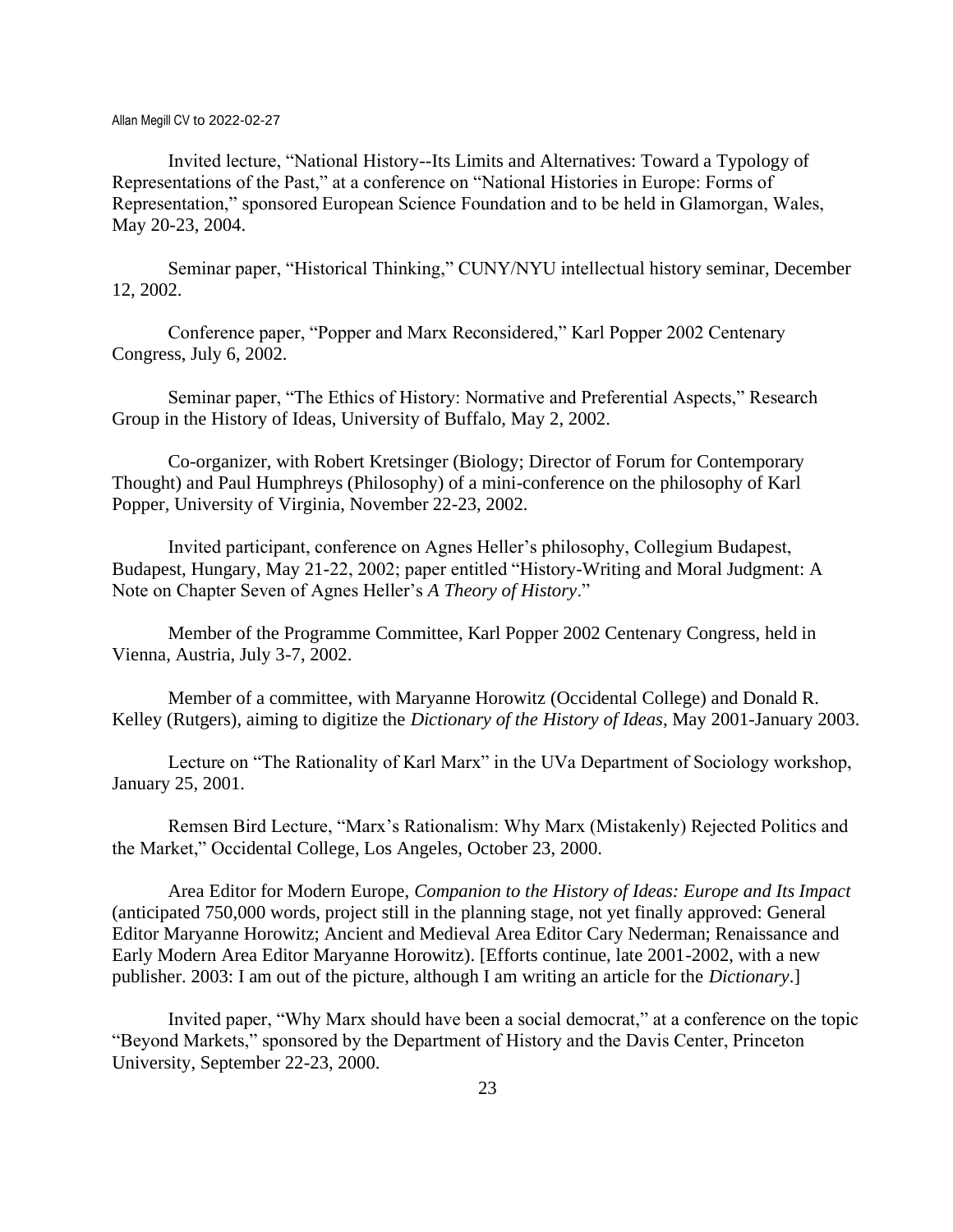Invited lecture, "History with Memory, History without Memory," Institut für die Wissenschaften vom Menschen/Institute for Human Science, Vienna, Austria, May 2, 2000.

Seminar on "Hegel, Marx, and the Rationality of History," seminar on "The Logic and Rhetoric of the History of Ideas," plenary lecture on "The Joys and Sorrows of Marx's Rationalism (Why Marx Rejected Politics and the Market, and Why He Was Wrong to do so)," University of Groningen, The Netherlands, April 26-28, 2000.

Paper, "Marx's Concept of Rationality and his Theoretical Rejection of Politics, 1841-44," in a session on "Marx, Politics, Economics," at the European Social Science History Conference in Amsterdam, April 12-15, 2000.

Commentator at a session on Mark Bevir's *The Logic of the History of Ideas* (Cambridge University Press, 1999), at the European Social Science History Conference to be held in Amsterdam, April 12-15, 2000.

Guest, Institut für die Wissenschaften vom Menschen/Institute for Human Sciences, Vienna, Austria, January-June 2000.

Seminar, on "Marx and the Rationality of History," History Department, University of Western Australia, Perth, July 19, 1999.

Invited lecture, on "Science and History," before the Society of Duke Fellows, Duke University, Durham, NC, March 29, 1999.

Conference paper, "The Epistemological Limits of Narrative," in a session on "Narrative, Mind, and Explanation," American Historical Association Annual Meeting, January 7-10, 1999, on Saturday, January 9, 1999, 2:30-4:30 pm.

Invited paper, on "The Ethics of History," at a conference sponsored by the Department of Philosophy at Emory University on the subject, "The Ethics of History," April 17-19, 1998.

Invited paper, on "Synthesis, Necessity, and Contingency in the Narrative of German History," at a conference sponsored by the German Historical Institute in Washington, DC, on the subject, "Remapping the German Past," December 4-7, 1997.

Directeur d'études invité at the École des Hautes Études en Sciences Sociales, Paris May 1997: lectures on history and memory, philosophy of history, and Marx's rejection of the market given in the seminars of André Burguière, Vincent Descombes, and Fernando Gil.

Colloquium on my work on historiography and memory, Maxwell Graduate School, Syracuse University, February 7, 1997.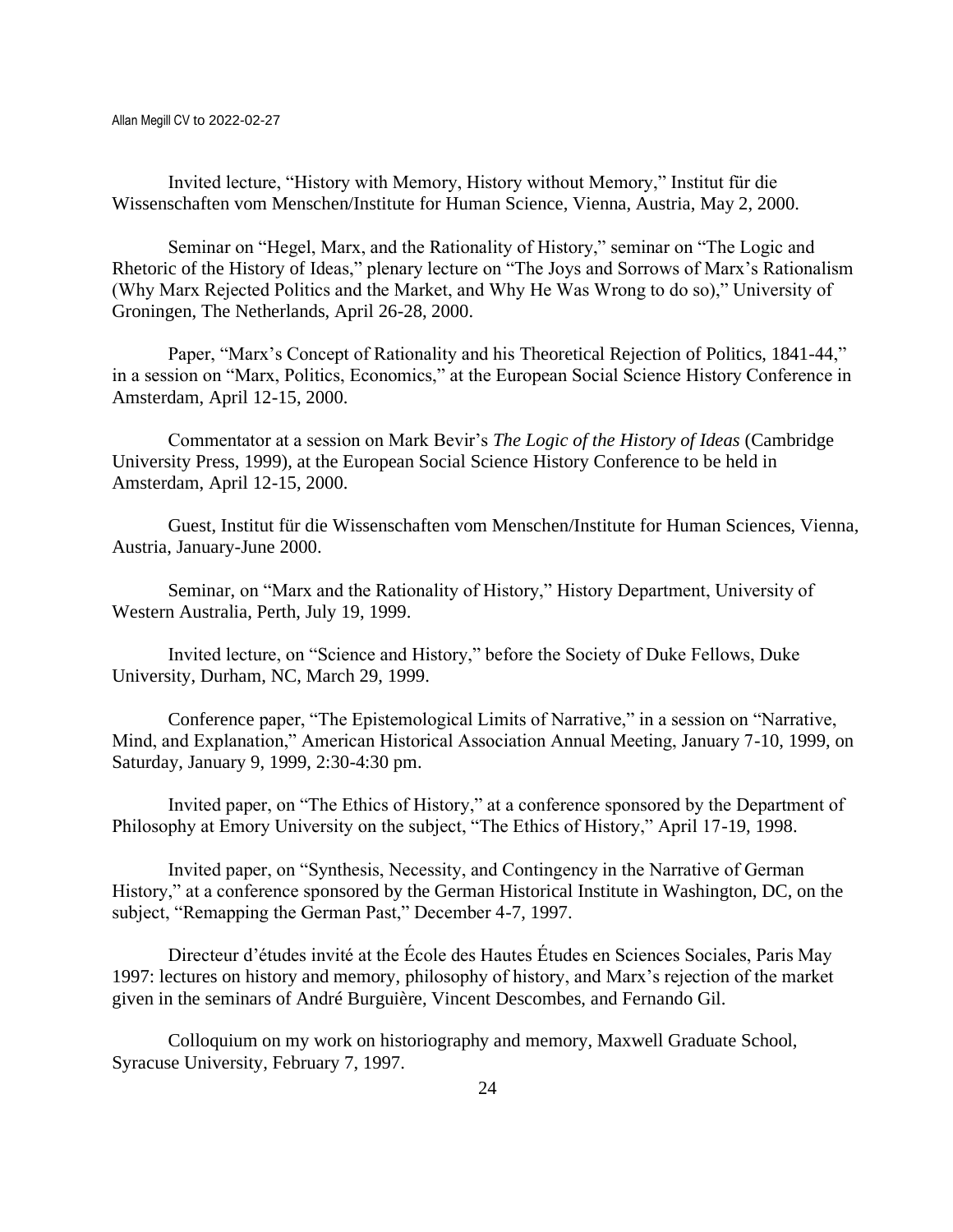Thomas Hart and Mary Jones Horning Lecture, "The Strange Tension between Evidence and Subjectivity: On the Memory Craze in Contemporary Culture," Oregon State University," and an associated seminar, January 9-10, 1997.

Invited paper, on "Kant, Marx, and the market," at a symposium on "Kant and the Republican Tradition of Political Order" at the University of Jena, May 22-25, 1996.

Invited paper, on History and Memory: Some Conceptual and Theoretical Considerations," at a conference on "Memory in Context: Occupation and Empire in France and the Francophone World," at the University of Iowa, Iowa City, April 17-20, 1996.

Invited participant, conference on "History and the Limits of Interpretation," at Rice University, Houston, March 15-17, 1996.

Commentator, in a session on "Historical Editing as Rhetorical Art," American Historical Association Annual Meeting in Atlanta, January 1996.

Discussion of three of my papers, Duke University, UNC, and NC State intellectual history discussion group, Research Triangle Park, North Carolina, December 1995.

A paper, on "History, Memory, and History Beyond Memory," given at the University of Iowa, June 1995.

A talk, and participation in a panel, on "History: As It Really Was?," with Mary R. Lefkowitz, Henry Ashby Turner, and Stephan Thernstrom, at NAS Fifth General Convention, on "Objectivity and Truth in the Natural Sciences, the Social Sciences, and the Humanities," Cambridge, Mass., November 12, 1994.

Overview lecture, "Prelude to a Discussion: 'Narrating Histories' and the Dilemmas of a Discipline," at a workshop on "Narrating Histories" organized by Robert Rosenstone, California Institute of Technology, April 8-9, 1994.

Paper on "Why Marx Hated the Market," Social Science History Association convention, Baltimore, Maryland, November 1993.

Paper on "The Pragmatism of Hayden White," Project on Rhetoric of Inquiry (POROI) Faculty Rhetoric Seminar, University of Iowa, Iowa City, early July, 1993, along with a talk on "Why Marx Hated the Market" for a FIPSE project directed by Alan Nagel.

Commentator on George Kateb's book, *The Inner Ocean*, at a symposium on the book sponsored by the University of Virginia Department of Government, April 3, 1993.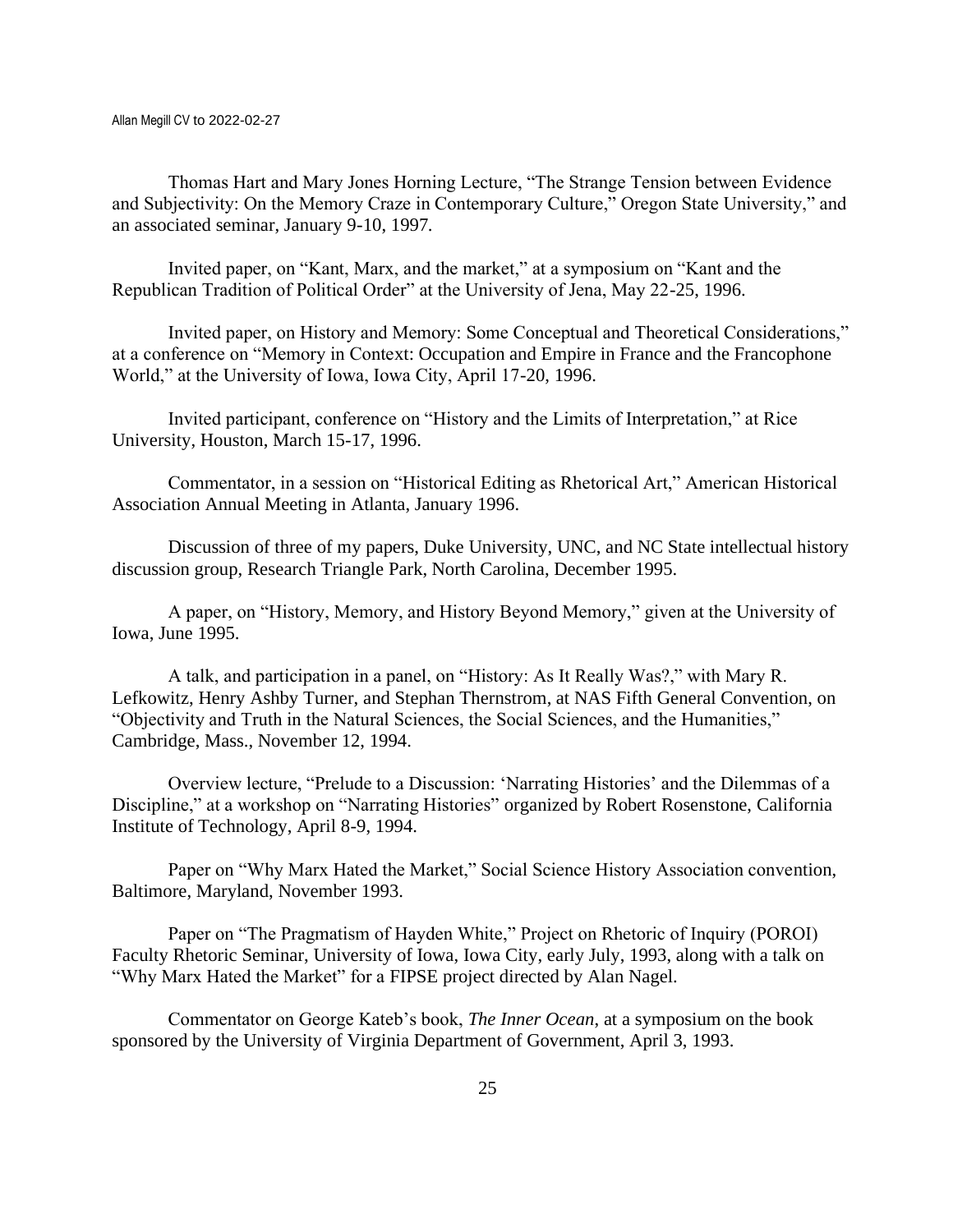Organizer of a session, "Objectivity, Subjectivity, and Community: Three Empirical Studies," and commentator on the papers, History of Science Society/American Historical Association annual meeting, Washington, D.C., December 29, 1992.

Fellow (N.E.H.-funded) at the POROI "Rhetoric of Social History Scholars Workshop," University of Iowa, June 21-30, 1992.

Commentator on papers, University of Virginia Center for South Asian Studies Symposium on "Myth, Memory and History," March 7/April 11, 1992.

Talk on "'Grand Narrative' and Historiography," Department of History, University of Vermont, Burlington, VT, Thursday, March 12, 1992.

Participant in a panel discussion of "The End of History," State University of New York College at Potsdam, Potsdam, NY, March 11, 1992.

Paper on "Status, Topics, and the Problem of Justification in Historiography," Project on Rhetoric of Inquiry (POROI) Faculty Rhetoric Seminar, University of Iowa, Iowa City, February 6, 1992.

Public lecture on "Postmodernism," Simpson College "Cornerstone Studies" lecture series, Indianola, IA, February 5, 1992.

Paper on "Rethinking Objectivity," given in the University of Pennsylvania Department of the History and Sociology of Science seminar, Philadelphia, October 7, 1991.

Paper on "Topics and Justification in Historiography," given at the biennial meeting of the International Society for the History of Rhetoric," Folger Theater, Washington, D.C., September 27, 1991.

Paper on "Grand Narrative and the Discipline of History," given in the Johns Hopkins University History Department seminar, March 11, 1991; and in Georg Iggers's colloquium at SUNY--Buffalo, May 8, 1991.

Participant in a panel on Peter Novick, *That Noble Dream*, with Dorothy Ross, Linda Gordon, David Hollinger, and Peter Novick, AHA annual meeting, December 28, 1990.

Faculty adviser to an N.E.H. Younger Scholar program grant recipient, Mark VanDerWeide, Summer 1990.

Paper on "Ricoeur on Historiography: A Guide for the Wary," at a conference on "Meanings" in Texts and Actions: The Questions of Paul Ricoeur," at the University of Iowa, Iowa City, Iowa, March 30, 1990.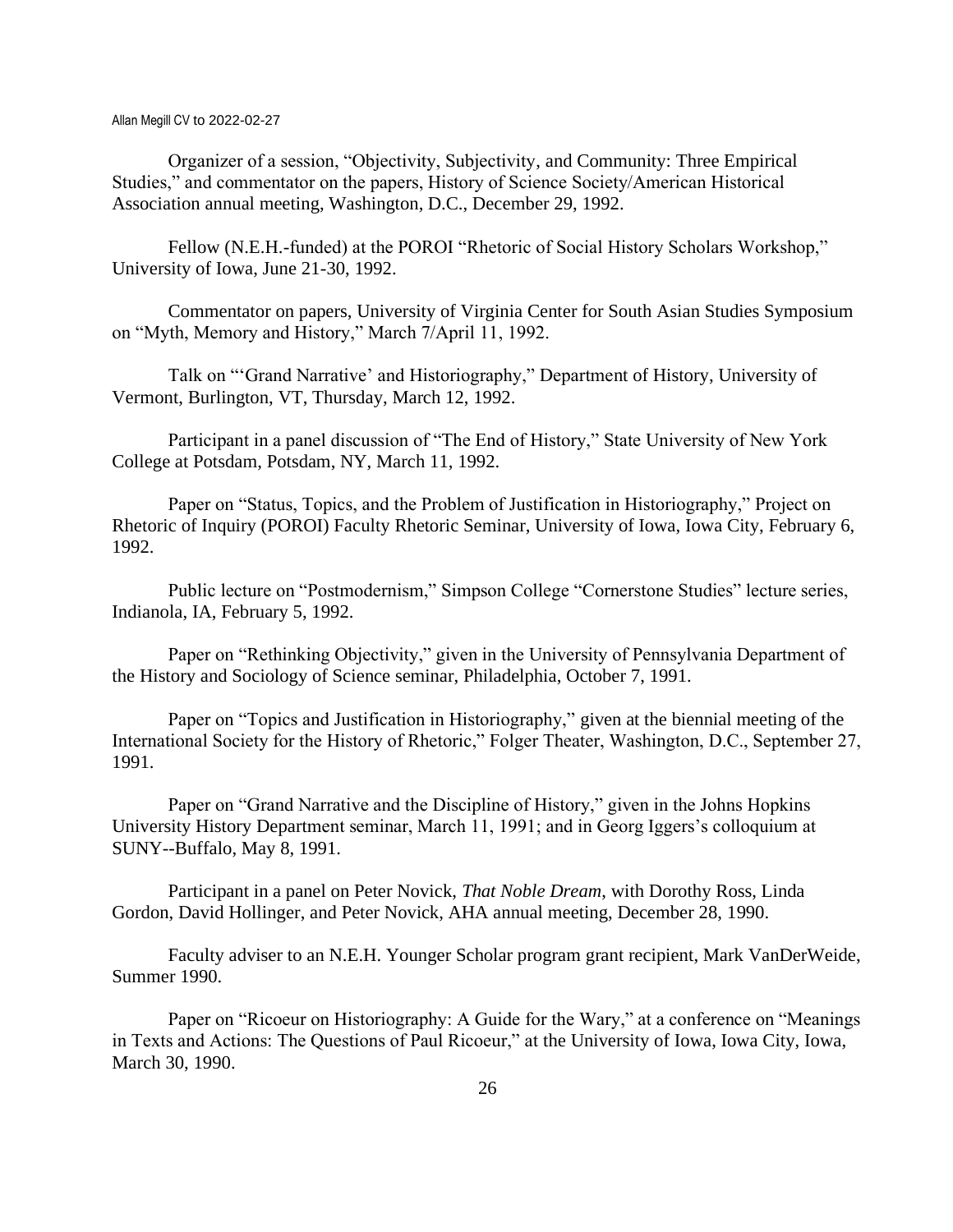Public Lecture on the topic "Voice and Metanarrative in Historiography" in a series on "Rhetoric and Representation," Center for Cultural Studies, Rice University, October 27, 1989.

Participant in conference on "Writing Histories of Rhetoric," University of Texas at Arlington, October 12-15, 1989.

Public Lecture on the topic "Paul Ricoeur, the *Annales* School, and the Theory of Historiography" at the Thirty-Fourth Annual Drew Graduate College Colloquium, "Celebrating the Bicentennial of the French Revolution: New Directions in French Thought Since World War II," Drew University, Madison, N.J., April 7, 1989.

Public lecture on the topic "What is Narrative History?" in a series with Walter Fisher, Barbara Johnson, and Richard Rorty on "Rhetoric, Narrative, and Interpretation," sponsored by Center for the Humanities, Memphis State University, March 23, 1989.

Commentator on papers by Robert Berkhofer, Nancy Partner, and Richard Vann in a session, chaired by Lloyd Kramer, on "History and Literary Theory," AHA annual meeting, December 1988.

Participant, with Fred Dallmayr, Nancy Love, Stanley Rosen, and Morton Schoolman, in a "Roundtable" on "The Politics of Postmodernism," American Political Science Association convention, Washington, D.C., September 3, 1988.

Organizer, with Donald N. McCloskey, of a conference on new sociologies of science (Strong Programme, SSK) and the rhetoric of inquiry, The University of Iowa, October 9-11, 1987.

Presented a paper, "Disciplinary History and Other Kinds," at the Speech Communication Association/American Forensic Association Fifth Biennial Conference on Research in Argumentation, at Alta, Utah, July 30. 1987.

Commentator on papers by Mary Douglas and Thomas Haskell at a symposium on social bases of knowledge, University of Rochester, February 1987.

Participant in a seminar on rhetoric and history, Speech Communication Association convention, Chicago, November 1986.

Funded by a University of Iowa University House Interdisciplinary Research Grant, I did collaborative research and writing with Bruce Gronbeck (Communication Studies, The University of Iowa) on the topic "The Rhetoric of Historical Narrative," Summer 1986.

Presented a paper, "Mannheim, Kuhn, and 'a Role for History,'" Seventh Annual Conference on Discourse Analysis: Case Studies in the Rhetoric of the Human Sciences, Temple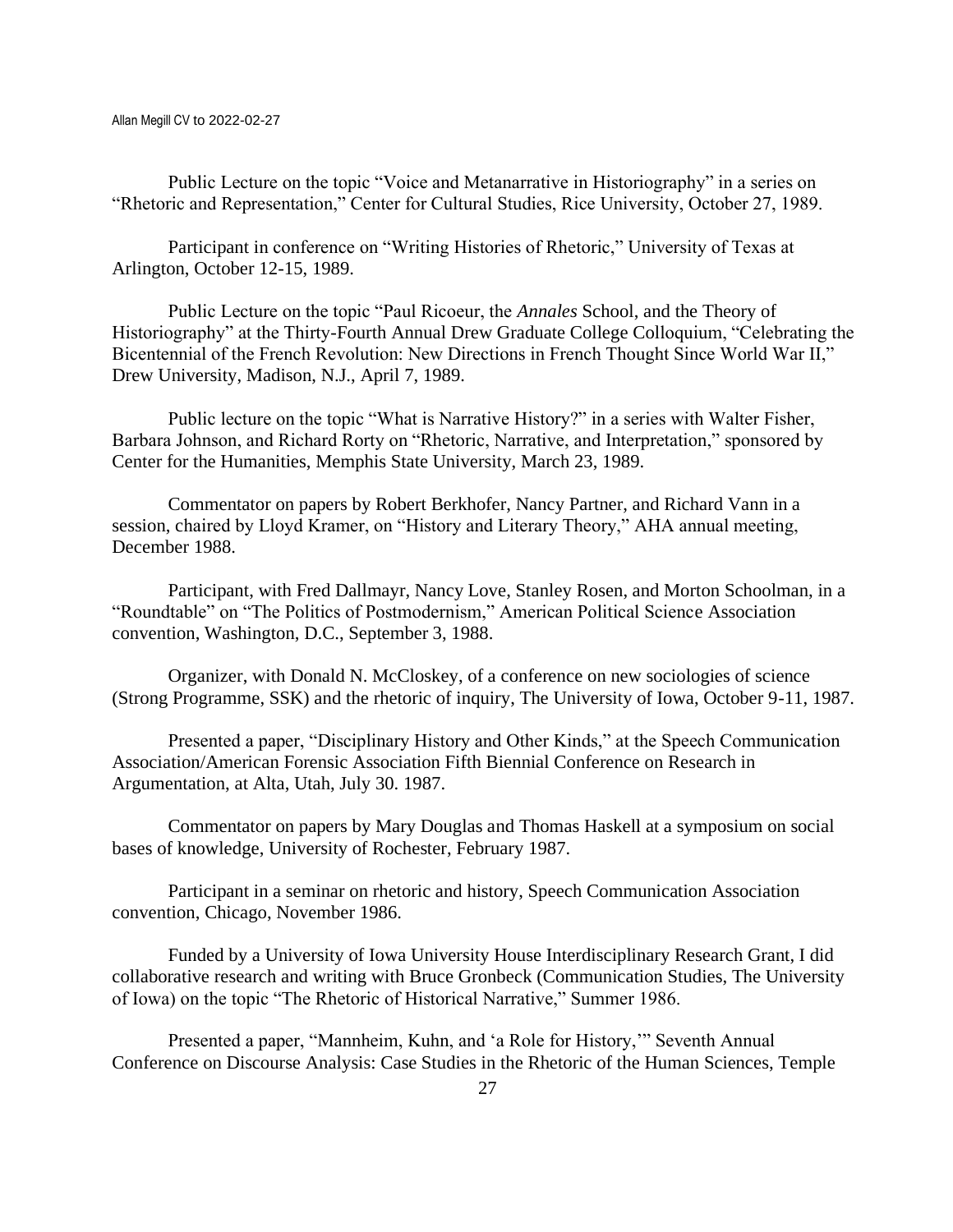University, Philadelphia, April 11, 1986.

Presented a paper, "The Reception of Foucault by Historians," AHA annual meeting, New York City, December 28, 1985.

Participant, *History and Theory* conference on narrative and history, Bad Homburg, Federal Republic of Germany, August 19-22, 1985.

Funded by an NEH "Achieving Coherence Through an Institution" grant obtained by Kirkwood Community College, I conducted a seminar for Kirkwood humanities faculty in Summer 1985.

Member, with Bruce Gronbeck, Donald N. McCloskey, Michael Calvin McGee, and John S. Nelson, of a committee now moving forward from the 1984 UI Humanities Symposium to further projects, 1985 - .

Member, with Donald N. McCloskey and John S. Nelson, of the Organizing Committee for The University of Iowa Humanities Symposium on the theme, "The Rhetoric of the Human Sciences," held at The University of Iowa, March 28-31, 1984.

Presented a paper, "Language, Technology, and Liberation in Foucault: The Connection with Later Heidegger," 30 pp. single-spaced typescript, in a session sponsored by the Foundations of Political Theory group at the American Political Science Association convention, Chicago, Illinois, September 2, 1983.

Presented a paper, "Heidegger, Crisis Thought, and Politics," at a conference, "Heidegger: From Hitler to Nietzsche," sponsored by Brock University, University of Waterloo, and Wilfrid Laurier University, at Brock University, St. Catharines, Ontario, Canada, August 30, 1983.

Presented a paper, "Some Tentative Reflections on Ethos, Argument, and Methodology in the History of Ideas," at the Speech Communication Association/American Forensic Association Third Biennial Conference on Research in Argumentation, at Alta, Utah, July 30, 1983. Versions also given in The University of Iowa Interdisciplinary Rhetoric Seminar, January 1984, and in The University of Chicago Department of History, February 1984.

Member of the Program Committee for the French Historical Studies Association convention, held at The University of Iowa, April 8-9, 1983.

Organizer and chair of a session, "What Can Historians Learn From Foucault?," Social Science History Association convention, Bloomington, Indiana, November 1982.

A public lecture, entitled "Language, Technology, and Liberation in Foucault: A Historical Perspective," given in Ira Allen Chapel, Burlington, Vermont, October 27, 1982, with Foucault as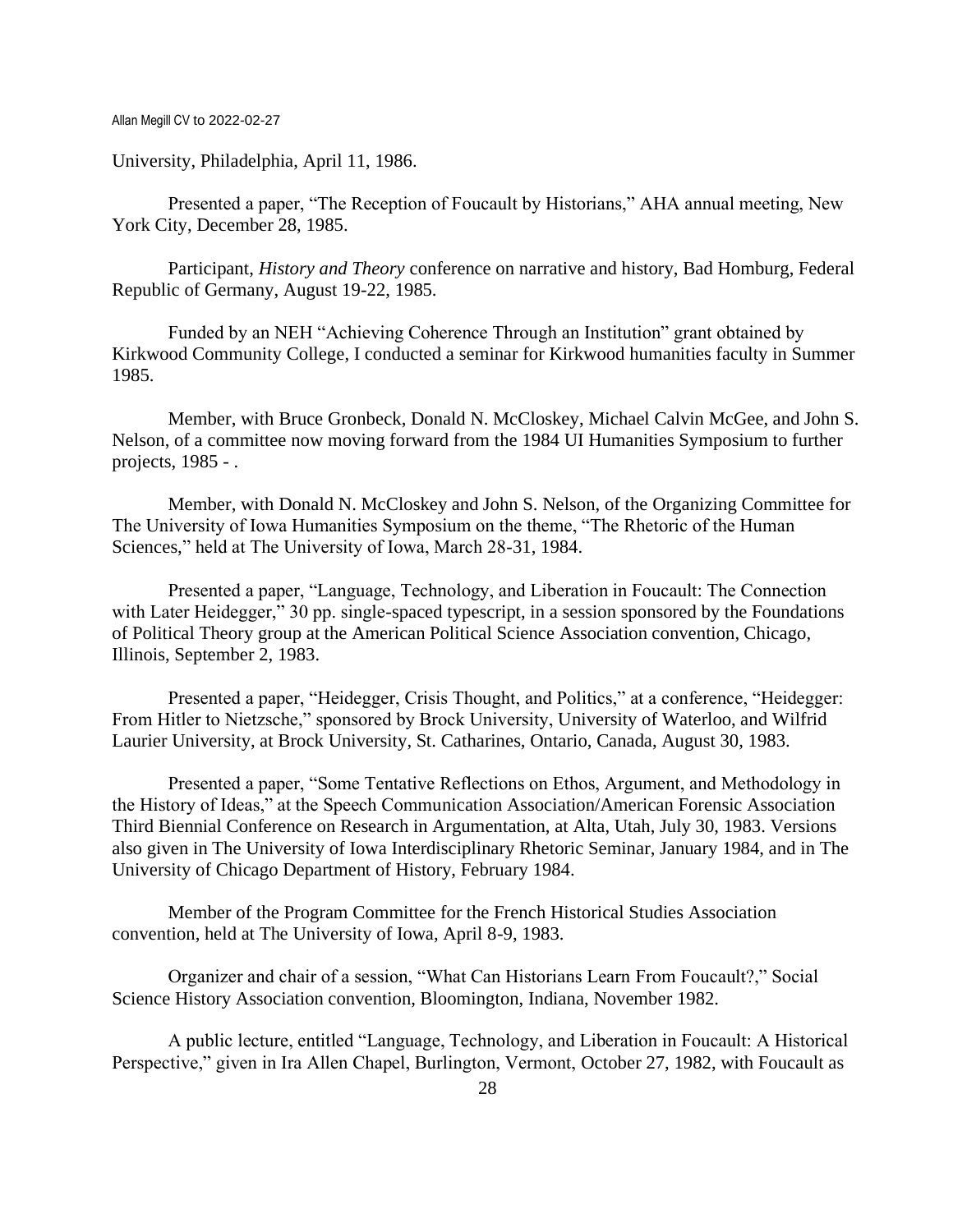#### respondent.

Various papers on Nietzsche, Foucault, and Derrida, presented to The University of Iowa Interdisciplinary Faculty Seminar on Rhetoric, 1981-1983 (and various others thereafter).

Chair, The University of Iowa Interdisciplinary Faculty Seminar on Rhetoric, 1982-83.

Presented a paper, "Historical Theory and Political Theory," at a research conference, "What Should Political Theory Be Now?," held at The University of Iowa, January 1981.

Founding member, with D. N. McCloskey (senior organizer) and John. S. Nelson, Project on the Rhetoric of Inquiry (interdisciplinary rhetoric project), University of Iowa, founded 1980 and still active [\(https://obermann.uiowa.edu/programs/poroi-project-rhetoric-inquiry\)](https://obermann.uiowa.edu/programs/poroi-project-rhetoric-inquiry). Active involvement with POROI from 1980 to 1990 (departure from from UI in 1990).

Commentator, symposium on "Michel Foucault and the Challenge to Critical Thought," School of Letters Colloquium in Criticism, The University of Iowa, April 11, 1980.

Member, 1979, of the Organizing Committee for a conference on European Cultural Nationalism, sponsored by the Humanities Research Center, Australian National University, held in 1980.

Paper on "aestheticism" presented to the political theory seminar, Department of Political Science, Faculty of Arts, Australian National University, September 1979.

Paper on Nietzsche's conception of history presented to the political theory seminar, Department of Political Science, University of New South Wales, August 1978.

Various seminar papers, on Vico and Herder, nineteenth-century historiography, Foucault, and Derrida, presented to the History of Ideas Unit seminar, Research School of Social Sciences, Australian National University, 1977-79.

Manuscript and proposal reviews for publishers, journals, and funding agencies (repeated reviews for some of these): Acumen, Austrian Science Foundation, Blackwells, Broadview Press, University of California Press, Cambridge University Press, University of Chicago Press, Columbia University Press, Cornell University Press, Dutch Research Council, Estonian Research Council, National Research Foundation (SA), Fordham University Press, Harvard University Press, University of Iowa Press, Iowa State University Press, Johns Hopkins University Press, University of Michigan Press, University of Minnesota Press, University of Missouri Press, University of Ottawa Press, Oxford University Press, University of North Carolina Press, Routledge, Chapman and Hall, Stanford University Press, University of Wisconsin Press, University of Virginia Press, *American Historical Review*, *American Political Science Review*, *American Psychologist*, *Annals of Scholarship*, *Canadian Journal of History*, *Clio*, *Culture, Theory and Critique*, *Distinktion:*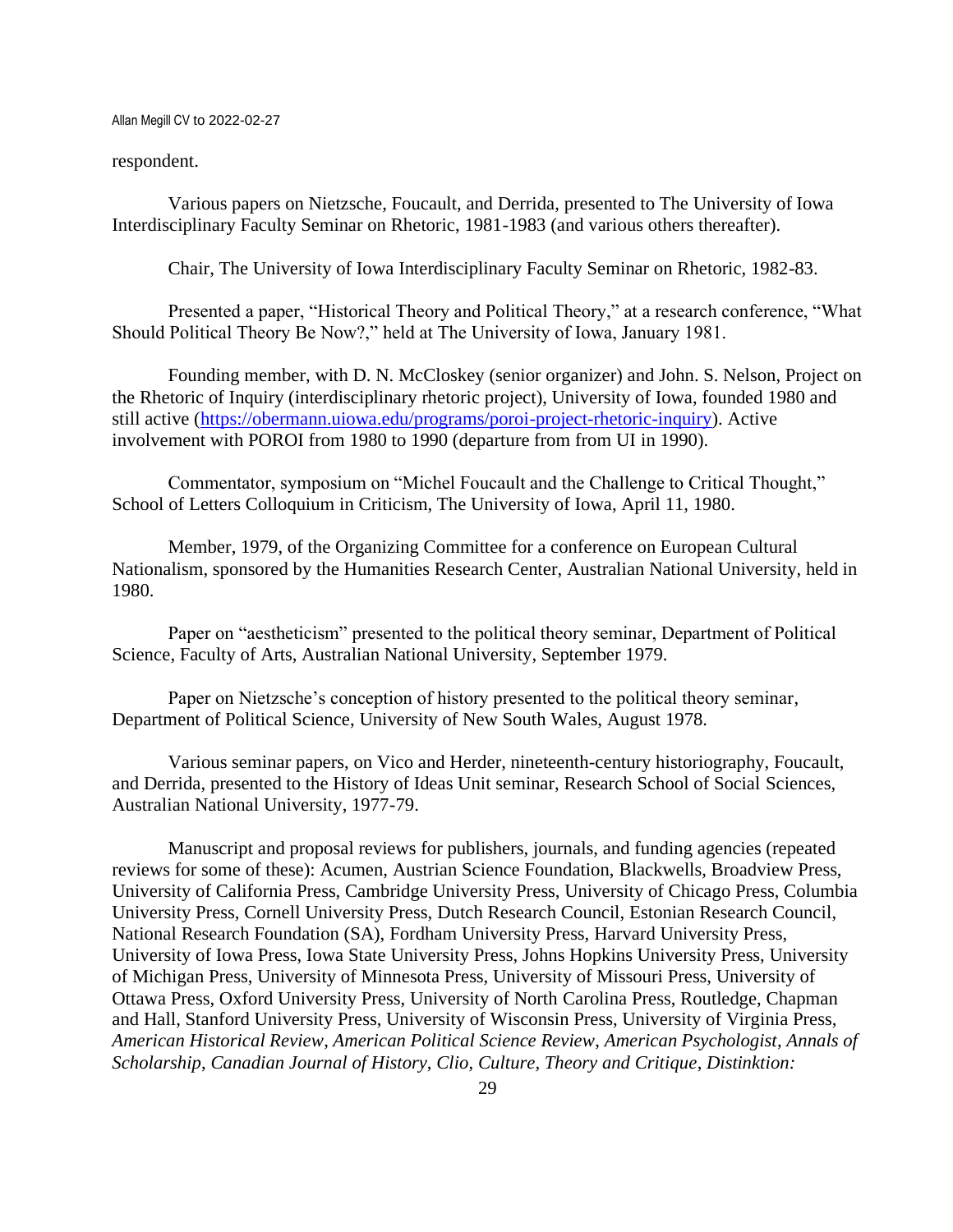*Scandinavian Journal of Social Theory*, *EPD [Environment and Planning D]: Society and* Space; *Foucault Studies* (on-line journal), *French Historical Studies*, *History and Memory*, History *and Theory*, *Historiografias*, *History of the Human Sciences*, *Isis*, *Journal of Communication Inquiry*, *Journal of Modern* History, *Journal of Nietzsche Studies*, *Journal of the History of Ideas* (countless reviews), *Journal of the Philosophy of History*, *Modern Intellectual History*, *Moving the Social*, New *Literary History*, *Notes and Records of the Royal Society*, *PHILOSOPHIA: Philosophical Quarterly of Israel*, *Polity*, *Poroi* (on-line journal), *Poznań Studies in the Philosophy of the Sciences and the Humanities*; *Rethinking History*, *Social Analysis*, *Social Problems*, *South African Journal of Philosophy*, Humanities and Social Sciences Federation of Canada, McConnell Family Foundation.

Memberships: American Historical Association, International Society for Intellectual History, International Commission for the History and Theory of Historiography.

Many tenure and promotion reviews and fellowship refereeings.

Member: International Committee for the Theory and History of Historiography; International Society for Intellectual History, American Historical Association.

*Who's Who in America*, various editions from ca. the 50th ed. onward.

## **Teaching: (a) Courses**

**(i) at Columbia University, 1973-74**: Contemporary Civilization (freshman core course): The Enlightenment (undergraduate discussion course in School of General Studies).

**(ii) at The University of Iowa, 1974-76**: Western Civilization, 1789-present (twice); European Intellectual History, 1700-1850 (lecture course to undergraduates and graduate students, as are all my specialized courses at Iowa except where noted); Political Thought: Machiavelli to Marcuse; Modern European Social Thought, Adam Smith to Karl Marx (twice); Marxist Theory; Political Thought: Machiavelli to Marcuse; The Enlightenment (twice); Modern European Intellectual History: Darwin to the Present; Philosophy of History (a colloquium required of all Ph.D. candidates in history).

**(iii) at the Australian National University, 1979**: Nietzsche, Freud, and Contemporary Thought (M.A. level colloquium); Marx and Engels: Beyond *The Communist Manifesto* (colloquium for history honours students).

**(iv) at The University of Iowa, 1980-90**: Western Civilization, 1750 to present (four times); Marx (seven times); Origins of Contemporary Thought (seven times); Social Thought, Adam Smith to Karl Marx; The Enlightenment and Modern Thought; How to Read Works of History (undergraduate colloquium); Values in the Contemporary World (with Fales [Philosophy] and Klink [Physics]: Literature, Science, and the Arts colloquium on Kuhn's *Structure of Scientific Revolutions* and related issues); Myth and Reason (with Fales [Philosophy]: LSA colloquium on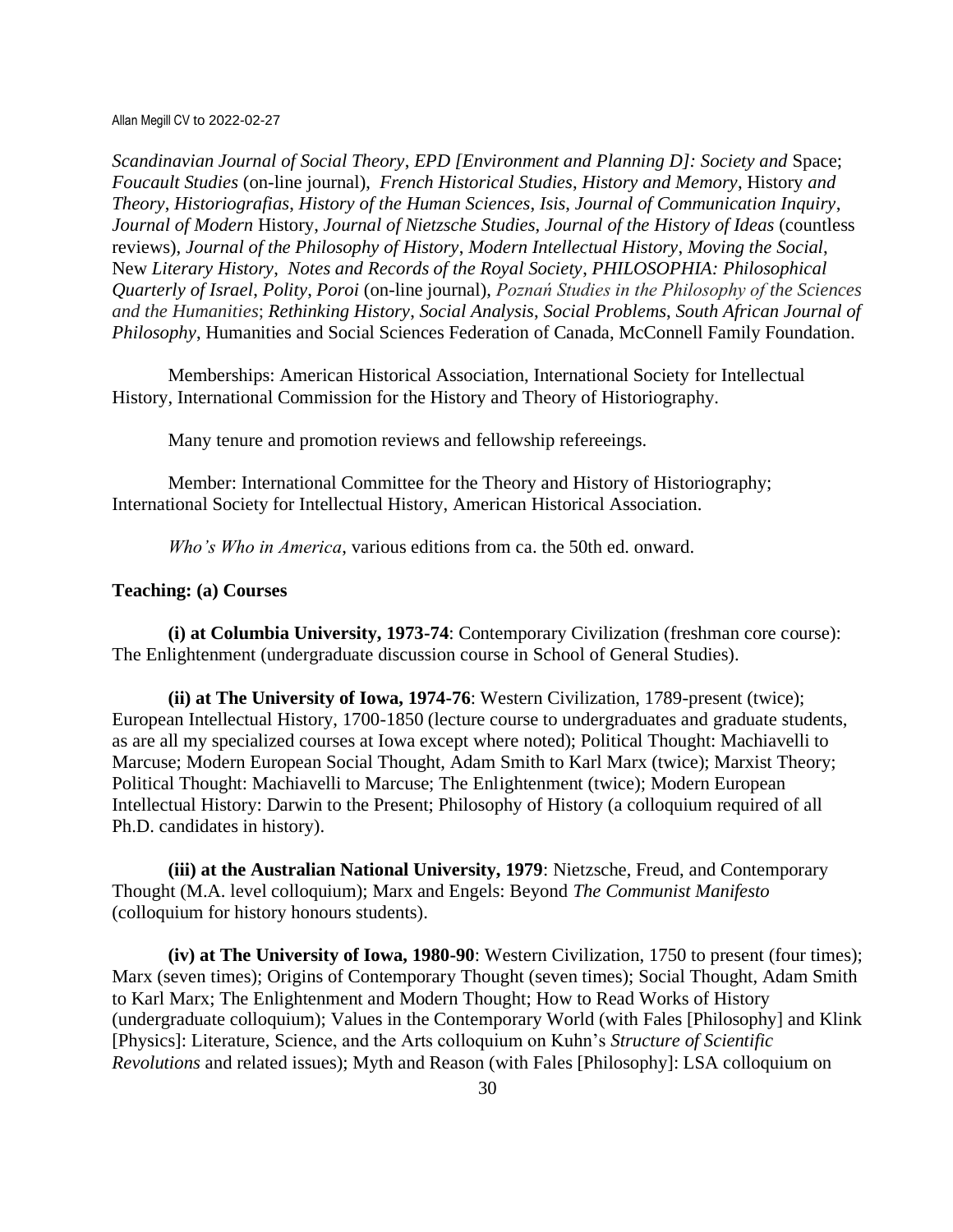myth and history); Values in the Contemporary World (with Klamer [Economics]: LSA colloquium on postmodernism); Nietzsche, Freud, and Contemporary Thought (graduate colloquium); Art and the Aesthetic in Modern Thought (graduate colloquium); Heidegger and Foucault (graduate colloquium); Philosophy of History (graduate colloquium, eight times), Twentieth-Century Intellectual History (graduate colloquium, twice); Origins of Modern Culture, 1890-1930 (graduate colloquium); Twentieth-Century Intellectual History (graduate seminar).

**(v) at the University of Virginia, 1990 -** : Marx (22 times); Postmodernism (500-level colloquium; twice); Origins of Contemporary Thought [=Darwin to Heidegger and after] (20 times); Historiography (graduate colloquium, twice); Modern European Intellectual History (graduate seminar; thrice); Modern European Intellectual History (graduate colloquium, twice); Origins of Modern Thought [=European Intellectual History, 1580-1943] (seven times); Memory, History, Theory (500-level colloquium, thrice); Philosophy of History (5000-level colloquium, ten times), Modern Theory (500-level colloquium, seven times), Modernity and History (500o-level colloquium, seven times, various topics), Modernity, Postmodernism, and History (5000-level colloquium, once), Theory and/of History (5000-level colloquium, four times). Political and Social Thought (PST) core seminar, 4 semesters; 1500-level Intro to Modern European History ( $1<sup>st</sup> \& 2<sup>nd</sup>$ ) yr. undergraduates), five times.

## **Teaching: (b) Dissertation supervisions**

Thomas Butcher, "Sexual Spectra: Science, Nature, and Sexual Politics in Europe, 1886- 1933" (degree conferred August 2018).

Bradford Whitener, "Varieties of Historical Consciousness in Nineteenth-Century Germany: Ranke, Döllinger, Marx" (defended April 2005; Midelfort was a very involved 2nd reader).

Johann Neem, "The Transformation of Civil Society in Massachusetts, 1780s-1840s," University of Virginia, defended March 2004 [{involved} 2d reader, Peter Onuf was first reader].

Peter Sheehy, "The Triumph of Group Therapeutics: Therapy, the Social Self and Liberalism in America, 1910-1960," University of Virginia, defended April 2002 [{involved} 2d reader, Brian Balogh was first reader].

John Holloran, "Professors of Enlightenment at the University of Halle, 1690-1723," (University of Virginia, defended December 1999 [with Erik Midelfort]).

Kelly Mulroney, "Team Research and Interdisciplinarity in French Social Science, 1925-52" (University of Virginia, defended December 1999 [with Steve Schuker]).

Thomas (Tal) Howard, "Historical Thought in the Shadow of Theology: De Wette, Burckhardt, and the Shaping of Nineteenth-Century Historical Consciousness" [with Erik Midelfort] (completed May 1996; revised version published as Thomas Albert Howard, *Religion*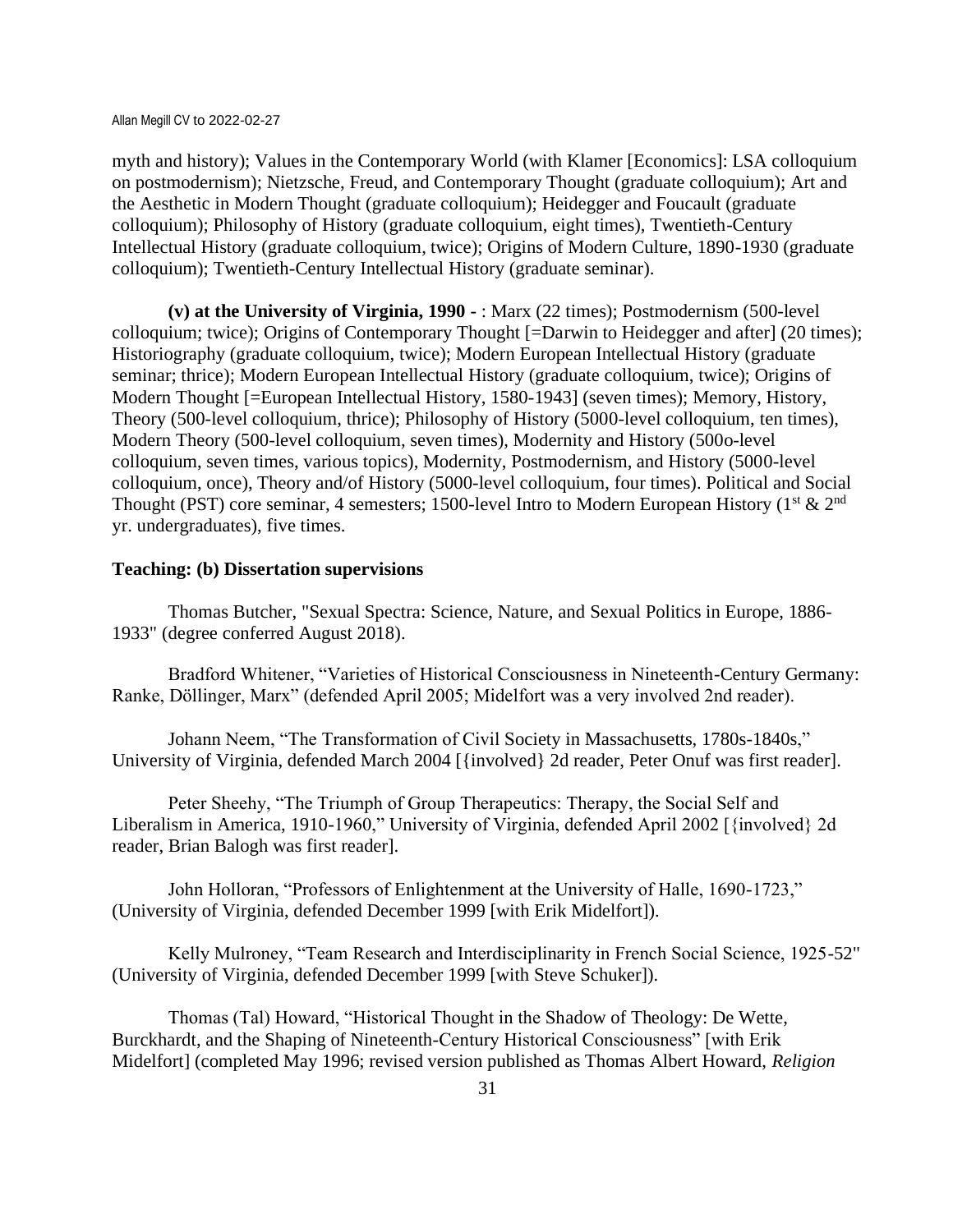*and the Rise of Historicism: W. M. L. de Wette, Jacob Burckhardt, and the Theological Origins of Nineteenth-Century Historical Consciousness* [New York: Cambridge University Press, 2000]).

Brian Strayer, "The Lettres de Cachet in Eighteenth-Century Paris" (University of Iowa, completed December 1988; co-advised by Alan Spitzer and Ralph Giesey) [revised version published by Lang].

Thomas S. Smith, "Smashing Time: Wyndham Lewis and the Ironic Cultural Vision" (University of Iowa, completed December 1984).

## **Teaching: (b) M. A. Theses (at the University of Virginia)**

2004: Tom Bryan, "The Future Transformed: The French Revolution and the Modernity of Barthold Niebuhr's Historiography."

1996: Christopher Rieber, on *fatigue intellectuel*; Josh Ellenbogen, on *attaque à outrance*; Bradford Whitener, on the Marxian wing in German social democracy.

1994: Spencer Smith, on Jules Michelet's non-historical works.

1993: Stella Ling, on Victor Hugo and Romantic politics; John Holloran, on the banishment of Christian Wolff from Halle.

### **Teaching: (c) Senior theses (at the University of Virginia)**

2017: Aidan Lee, History DMP thesis, "Interrogating Ideas of the Nation in Modern Taiwan."

2016: Jaeyoon Park, on Bruno Latour (PST).

2013, 2014: In my guise as director of PST. I oversaw ca. forty senior theses produced by students in that program (in every case other faculty members, however, served as thesis advisor).

2009: Cory Caldwell, on Nietzsche's immoralism (History DMP).

2008: Ben McVane, on the "Darwinian" argument for moral progress; Matt Sherman on microfinance and how to make "business sense" out of poverty alleviation (both PST).

2006: Dan Ciarrocki, on Martha Nussbaum; James Kennedy, on intellectuals; and Lucas Thornton, on Kant, Schopenhauer, and aesthetics (all PST).

2005: Chris Dunlap, on Ortega y Gasset and politics (History DMP).

2003: Chris [Chien-Chuan] Chen, on the gay closet and its relation to issues of existential time (PST)

2001: Jeff Michalowski, on the assumptions underlying the debate over gay marriage (PST)

1999: Anna Stilz, on the South African Truth and Reconciliation Commission (PST; winner of Sorensen Prize [best senior thesis in PST]; Alexander Gillette, on Hannah Arendt's conception of history (PST).

1998: Vincent Chaio, on the thing-in-itself in Kant, Wittgenstein, Heidegger and Derrida (interdisciplinary); Robert Danisch, on the concept of child abuse (History) (co-directed with R. Rorty).

1996: Terry Crawford, on multiculturalism and relativism (interdisciplinary) (with Joseph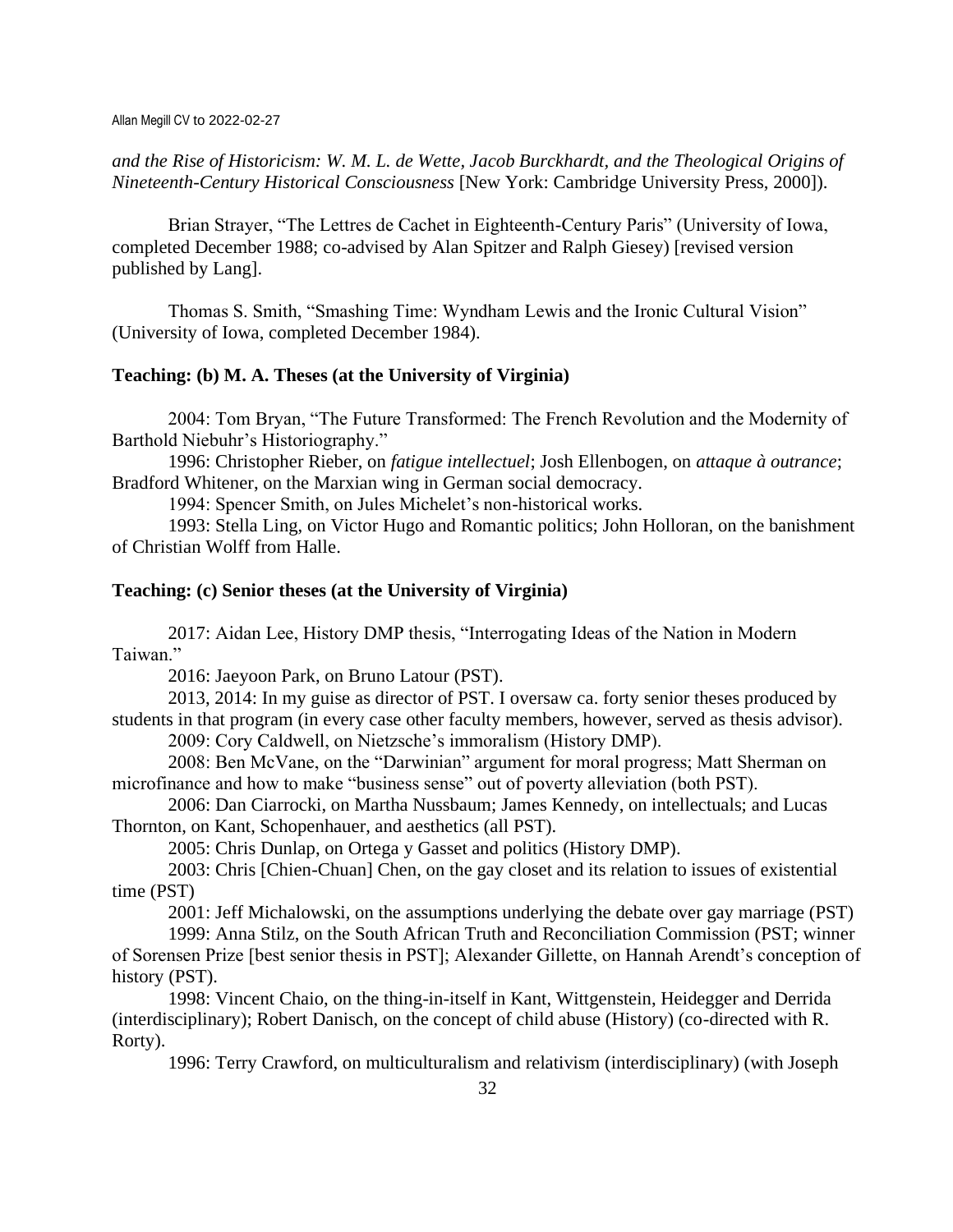Kett).

1993: Guinevere Christmann on *film noir* (PST); Ben Lazier on Israeli historiography (History DMP; winner of Younger Prize [best senior thesis in history]).

1992: Jennifer Brandsberg on Marx, etc. (PST); Thomas Peistrup on Spengler (PST).

## **External Doctoral Examinations**

University of London. External examiner, late 2021–early 2022, of James Edward Carroll's University of London Ph.D thesis, "Characterising curricular goals for students' written historical arguments after exposure to 'recontextualised' academic scholarship."

University of Oulu. ["Pre-Examiner," 2<sup>nd</sup> half of 2019, of a very late draft of Ilkka Lähteenmäki's doctoral thesis, "Engaging History in the Media – Building a Framework for Interpreting Historical Presentations as Worlds," supervised by Associate Professor Jouni-Matti Kuukkanen.]

University of Melbourne. [External examiner, 2<sup>nd</sup> half of 2016, of Tyson Retz's doctoral thesis, "The History and Function of Empathy in Historical Studies: Re-enactment and Hermeneutics," the principal supervisor of which was Professor Stuart Forbes Macintyre.]

## **University of Iowa Administration, Committee Assignments, Miscellaneous Service**

Member, Faculty Senate Committee on Committees, 1989-90.

Member, *ad hoc* Graduate Council committee to study the role of the doctoral dissertation, 1989-90.

Chair, Advisory Board, *The Iowa Review*, 1988 - 89.

Chair, Medieval European history search committee, 1987.

Chair, committee to review *The Iowa Review*, 1987.

Chair, committee to produce a departmental brochure.

Organized visit of Department of History Ida Beam Visiting Distinguished Professor for 1986-87 (Martin Jay).

Member, Graduate Council, 1984-86.

Member, Philosophy Department Review Committee, 1984-85.

Chair, Department of History Computer Committee, 1982-83.

Summer Chair, Department of History, 1982.

Member, co-ordinating committee for the revised "Historical Perspectives" core program, College of Liberal Arts, 1981.

Member, search committee for the American Intellectual History position, 1981.

Member, Department of History Publications Committee, 1980.

**Editorial Boards and Related Matters** [many of these are old and/or inactive/honorary; some more recent appointments appear above, listed chronologically in the first part of the "Professional Activities" section].

Member of the editorial committee of a new academic journal, *Journal of History and*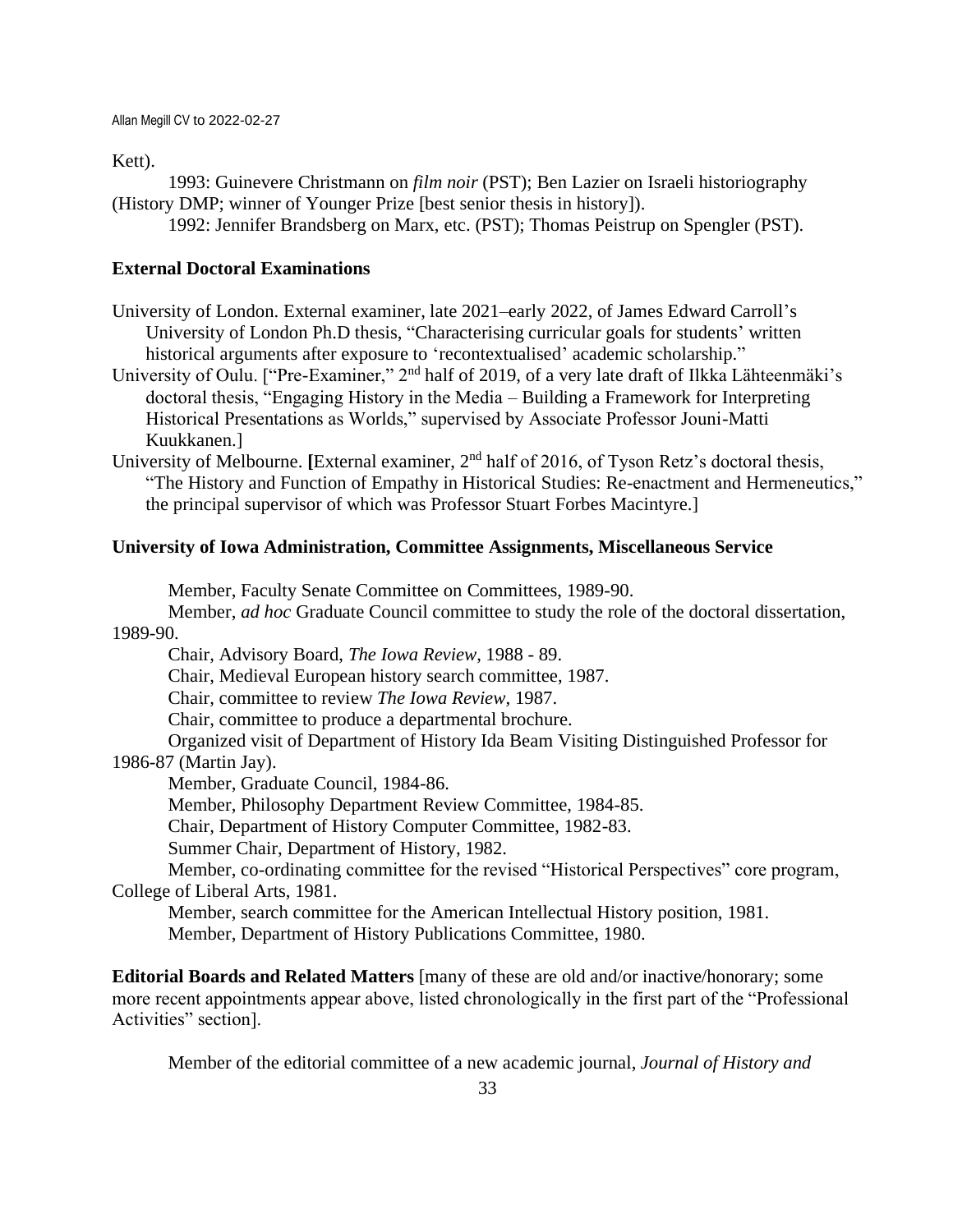*Thought* (in Chinese), for the purpose of promoting research on theories of history and philosophy of history, and will also accept articles on intellectual history and other relevant fields. To be published by Zhejiang University Press, one issue per year, beginning 2013.

Member of Advisory Board of the new, bi-annual, online journal Historiografías, revista de historia y teoria (Historiographies, the journal of history and theory; Historiographies, revue d'histoire et de théorie), Departamento de Historia Moderna y Contemporánea of the Universidad de Zaragoza, from October, 2010.

Editorial board (редакционная коллегия) of a series launched by the Moscow publisher Kanon+, "Социально-гуманитарное знание - XXI век [Social Science and Humanities Knowledge—21st Century]," February 2009 (I offer advice, concerning what might be translated, and I especially help to negotiate arrangements for the translation rights).

Co-editor with Jörn Rüsen and Alon Confino of the book series "Making Sense of History," Berghahn Books, 2004-2010.

Contributing Editor, Historically Speaking [newsletter of the Historical Society], 2004-2013. Consulting Editor, *History and Theory*, July 2013 -.

Member, Editorial Board, *Social Epistemology*, 1986 - [inactive].

Consulting Editor, *Journal of the History of Ideas*, 1986 - 89; Member, Board of Editors,

1990-

Advisory Editor, *Annals of Scholarship*, 1989 – 94.

Member, Advisory Board for "The Rhetoric of the Human Sciences" series, University of Wisconsin Press, 1990 - [long inactive].

Member, Advisory Board, *Rethinking History*, 1997 - ;

Member, Editorial Board, *POROI* [interdisciplinary, web-based journal, published by the Project on Rhetoric of Inquiry and the University of Iowa],  $2000 -$  [inactive of late].

Consulting Editor, *Intelligere: Revista de história intellectual* (São Paulo), 2015- .

## **Research Awards, Prizes**

Sesquicentennial Associateship, University of Virginia, Fall 2016 Sesquicentennial Associateship, University of Virginia, Fall 2010. Bankard Fund for Political Economy, 2008, translation and publication subsidy. Sesquicentennial Associateship, University of Virginia, Spring 2005. Summer research award, University of Virginia Faculty of Arts and Sciences, 2001. Bankard Fund for Political Economy, research grant, 2000-01. Sesquicentennial Associateship, University of Virginia Center for Advanced Study, Spring

2000.

Bankard Fund for Political Economy, research grant, 1999-2000.

Sesquicentennial Associateship, University of Virginia Center for Advanced Study, Spring

1994. University House Interdisciplinary Research Grant (with Professor Bruce Gronbeck) for work on "The Rhetoric of Historical Narrative," Summer 1986.

University of Iowa Faculty Scholarship, 1985-88.

Faculty Developmental Assignment, Fall 1981.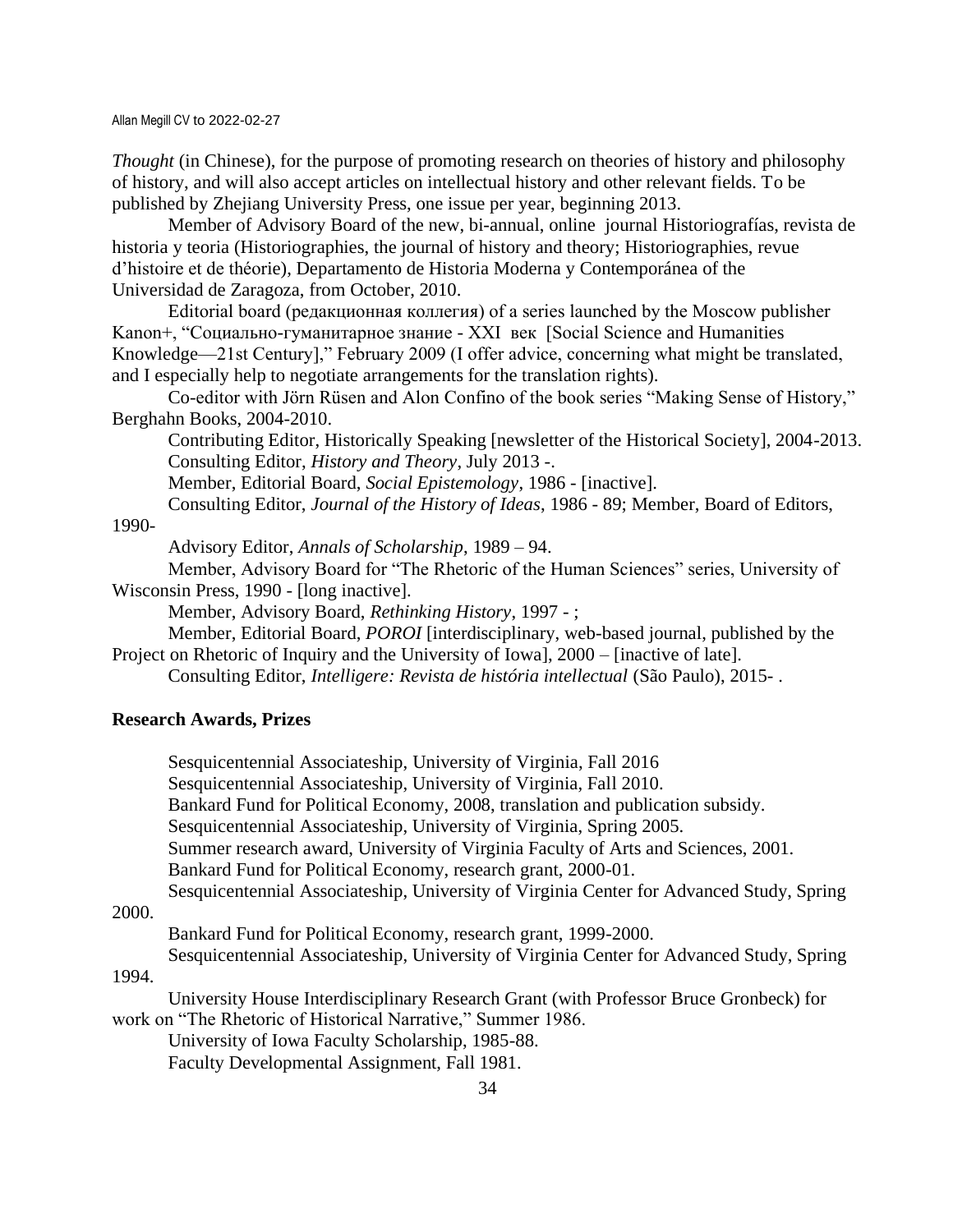Old Gold Summer Fellowship, Summer 1980. Honorable Mention, Chester Penn Higby Prize, 1980.

## **Committee Assignments, Miscellaneous Service at the University of Virginia**

Director of Diversity and Inclusion for the Corcoran Dept. of History, Aug. 2017 (on leave, however, in Spring 2019).

Member, Steering Committee of the College and Graduate School of Arts and Sciences, August 1, 2014–July 31, 2017.

Jefferson Scholars Foundation Graduate Selection Committee, 2012–17.

U.Va. Faculty Senate at-large member, 2009-13; member, Faculty Senate Research and Scholarship Committee, 2009-12.

Faculty Fellow, Institute for Advanced Studies in Culture, University of Virginia, 2008–18. Mod. Brit. Search committee member, 2007-8.

*Ad hoc* review committee member, 2007-8.

Member of College of Arts and Sciences Standing Committee on Budget and Personnel Policy, 2003-2006.

Promotion committee chair, 2005-6, 2009-10.

Member of a third-year review committee, 2002

Placement director for history dept., 2001-4, 2005-7, 2008-9.

Member of a tenure review committee, 2000.

Chair of a third-year review committee, 1997-98, 1998-99, 2006-7.

Member, with Richard Rorty (chair), Rita Felski, George Rutherglen, and Pat Werhane, of the UVa theory seminar board, 1995-98.

Member, with Stephen Schuker, Ann Lane, Olivier Zunz, Peter Onuf, and Steve Norris, of the Russian history search committee, 1995.

External member (Faculty of Arts and Sciences representative), *ad hoc*

committee to make recommendations for the appointment of the chair of the Department of Anthropology, 1995.

Chair, history department workshop committee, 1995-96.

Chair, Page-Barbour and Richard Lectures Committee, 1994-96.

Member, history department workshop committee, 1994-95.

Member, *ad hoc* departmental committee on teaching, 1994.

Member, with John Israel, Gary Allinson, and Nevan Fisher, of the "China before 1800" search committee, 1993-94.

External member, committee to advise the Dean of the Faculty on the chairship of the University of Virginia Department of Anthropology, 1992.

Fellow, New College, 1992-95.

Faculty advisor,  $1<sup>st</sup>$  and  $2<sup>nd</sup>$  year students, Kent-Dabney Association, 1991-93, New [Hereford] College Fellow and advisor, 1993-95, advisor only 1995-98; Fitzhugh Association, 1998-99, also some subsequent years omitted from this cv, also 2008-9; Echols Scholar advisor, 1992-98 ("on-call" advisor, 1998- ); Echols advisor, 2009-10.

Member, with Lenard Berlanstein and Stephen Schuker, of modern central European social